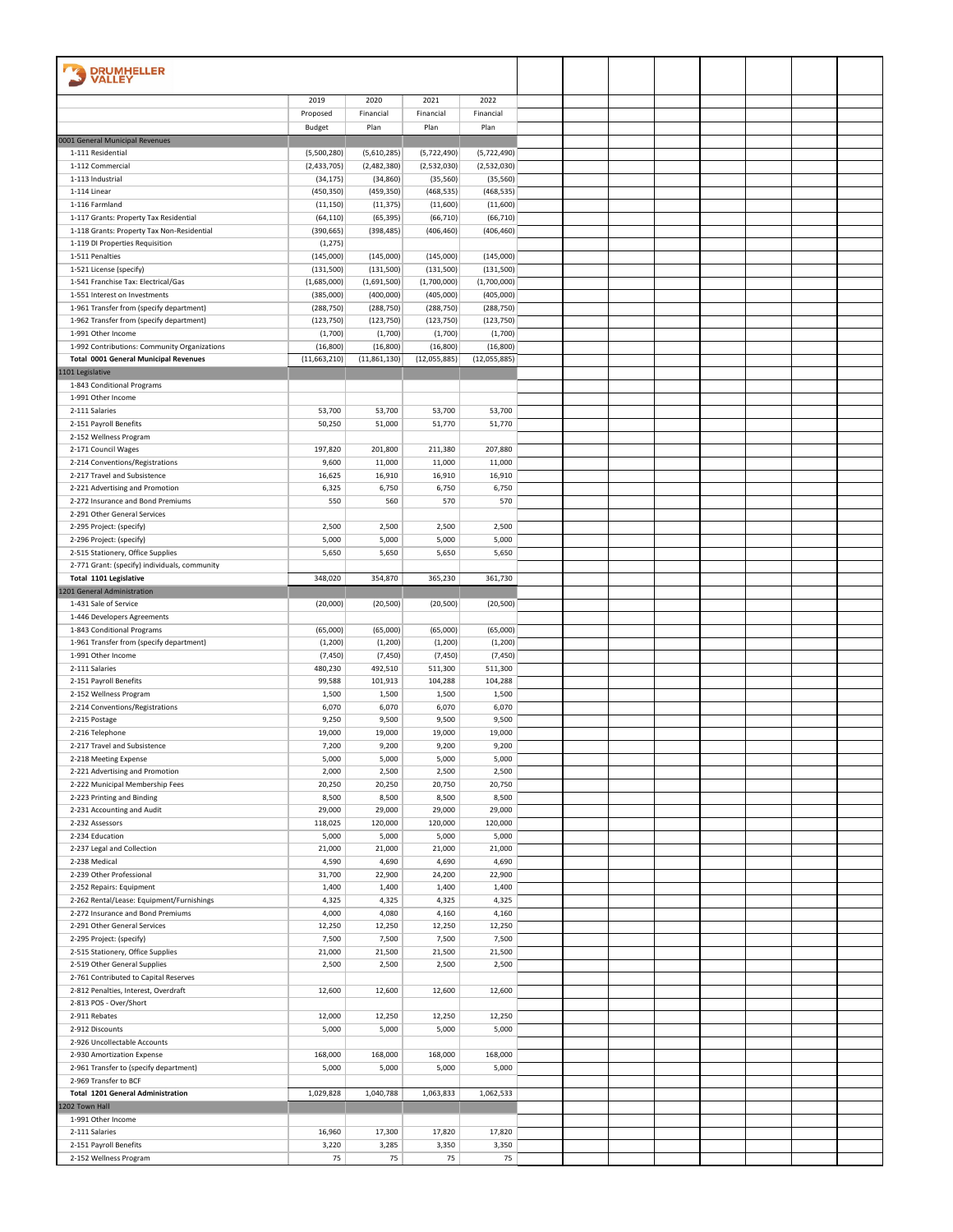| <b>DRUMHELLER</b>                                                                    |                    |                    |                    |                    |  |  |  |  |
|--------------------------------------------------------------------------------------|--------------------|--------------------|--------------------|--------------------|--|--|--|--|
| <b>VALLEY</b>                                                                        |                    |                    |                    |                    |  |  |  |  |
|                                                                                      | 2019               | 2020               | 2021               | 2022               |  |  |  |  |
|                                                                                      | Proposed           | Financial          | Financial          | Financial          |  |  |  |  |
|                                                                                      | Budget             | Plan               | Plan               | Plan               |  |  |  |  |
| 2-216 Telephone<br>2-241 Janitorial Services                                         | 1,750<br>36,900    | 1,750<br>37,460    | 1,750<br>37,460    | 1,750<br>37,460    |  |  |  |  |
| 2-251 Repairs: Buildings                                                             | 17,150             | 9,150              | 9,150              | 9,150              |  |  |  |  |
| 2-252 Repairs: Equipment                                                             | 3,500              | 1,650              | 1,650              | 1,650              |  |  |  |  |
| 2-253 Repairs: Other                                                                 | 5,000              | 5,150              | 5,150              | 5,150              |  |  |  |  |
| 2-272 Insurance and Bond Premiums<br>2-291 Other General Services                    | 5,500<br>10,550    | 5,610<br>10,850    | 5,720<br>10,850    | 5,720<br>10,850    |  |  |  |  |
| 2-511 Safety Materials, Clothing & Shoes                                             | 800                | 800                | 800                | 800                |  |  |  |  |
| 2-518 Janitorial Supplies                                                            | 200                | 225                | 225                | 225                |  |  |  |  |
| 2-519 Other General Supplies                                                         | 1,000              | 1,000              | 1,000              | 1,000              |  |  |  |  |
| 2-521 Fuel Oil Grease<br>2-531 Chemicals and Salts                                   | 1,050              | 1,070              | 1,090              | 1,090              |  |  |  |  |
| 2-541 Utilities: Electricity                                                         | 750<br>28,915      | 750<br>29,395      | 750<br>27,945      | 750<br>27,945      |  |  |  |  |
| 2-542 Utilities: Gas                                                                 | 14,115             | 14,340             | 15,495             | 15,495             |  |  |  |  |
| 2-543 Utilities: Water and Sewer                                                     | 2,200              | 2,300              | 2,415              | 2,415              |  |  |  |  |
| Total 1202 Town Hall                                                                 | 149,635            | 142,160            | 142,695            | 142,695            |  |  |  |  |
| 1203 Computer Services<br>1-451 Custom Work                                          |                    |                    |                    |                    |  |  |  |  |
| 1-961 Transfer from (specify department)                                             | (1, 200)           | (1, 200)           | (1, 200)           | (1,200)            |  |  |  |  |
| 1-963 Transfer from (specify department)                                             | (8,000)            | (8,000)            | (8,000)            | (8,000)            |  |  |  |  |
| 1-964 Transfer from (specify department)                                             | (8,000)            | (8,000)            | (8,000)            | (8,000)            |  |  |  |  |
| 1-991 Other Income                                                                   |                    |                    |                    |                    |  |  |  |  |
| 2-226 Internet<br>2-227 Software and Upgrades                                        | 25,160<br>77,955   | 25,510<br>79,355   | 25,510<br>82,455   | 25,510<br>82,455   |  |  |  |  |
| 2-234 Education                                                                      | 7,500              | 7,500              | 7,500              | 7,500              |  |  |  |  |
| 2-252 Repairs: Equipment                                                             | 11,450             | 11,700             | 11,700             | 11,700             |  |  |  |  |
| 2-275 Software Support/Upgrades                                                      | 107,035            | 107,110            | 107,960            | 107,960            |  |  |  |  |
| 2-291 Other General Services                                                         |                    |                    |                    |                    |  |  |  |  |
| 2-515 Stationery, Office Supplies<br>2-519 Other General Supplies                    | 2,500<br>18,500    | 2,500<br>20,000    | 2,500<br>18,500    | 2,500<br>18,500    |  |  |  |  |
| <b>Total 1203 Computer Services</b>                                                  | 232,900            | 236,475            | 238,925            | 238,925            |  |  |  |  |
| 1204 Communications/Public Relations                                                 |                    |                    |                    |                    |  |  |  |  |
| 1-991 Other Income                                                                   |                    |                    |                    |                    |  |  |  |  |
| 2-111 Salaries                                                                       | 68,800             | 70,250<br>18,005   | 72,460<br>18,285   | 72,460<br>18,285   |  |  |  |  |
| 2-151 Payroll Benefits<br>2-152 Wellness Program                                     | 17,730<br>500      | 500                | 500                | 500                |  |  |  |  |
| 2-214 Conventions/Registrations                                                      | 1,400              | 1,400              | 1,400              | 1,400              |  |  |  |  |
| 2-216 Telephone                                                                      | 800                | 800                | 800                | 800                |  |  |  |  |
| 2-217 Travel and Subsistence                                                         | 1,000              | 1,000              | 1,000              | 1,000              |  |  |  |  |
| 2-218 Meeting Expense<br>2-221 Advertising and Promotion                             | 34,000             | 35,000             | 35,000             | 35,000             |  |  |  |  |
| 2-222 Municipal Membership Fees                                                      |                    |                    |                    |                    |  |  |  |  |
| 2-223 Printing and Binding                                                           | 2,000              | 2,000              | 2,000              | 2,000              |  |  |  |  |
| 2-234 Education                                                                      | 2,000              | 2,000              | 2,000              | 2,000              |  |  |  |  |
| 2-239 Other Professional                                                             |                    |                    |                    |                    |  |  |  |  |
| 2-275 Software Support/Upgrades<br>2-291 Other General Services                      | 9,500              | 9,700              | 9,890              | 9,890              |  |  |  |  |
| 2-295 Project: (specify)                                                             | 4,000              | 4,000              | 4,000              | 4,000              |  |  |  |  |
| 2-515 Stationery, Office Supplies                                                    | 500                | 500                | 500                | 500                |  |  |  |  |
| 2-519 Other General Supplies                                                         |                    |                    |                    |                    |  |  |  |  |
| 2-969 Transfer to BCF<br><b>Total 1204 Communications/Public Relations</b>           | 142,230            | 145,155            | 147,835            | 147,835            |  |  |  |  |
| 2101 Police Services                                                                 |                    |                    |                    |                    |  |  |  |  |
| 1-432 Sale of Information                                                            | (11, 300)          | (11, 300)          | (11, 300)          | (11,300)           |  |  |  |  |
| 1-531 Fines: Own                                                                     | (145,000)          | (145,000)          | (145,000)          | (145,000)          |  |  |  |  |
| 1-843 Conditional Programs                                                           | (364, 232)         | (364, 232)         | (364, 232)         | (364, 232)         |  |  |  |  |
| 1-961 Transfer from (specify department)<br>1-962 Transfer from (specify department) | (5,000)<br>(6,000) | (5,000)<br>(6,000) | (5,000)<br>(6,000) | (5,000)<br>(6,000) |  |  |  |  |
| 1-963 Transfer from (specify department)                                             | (17,000)           | (17,000)           | (17,000)           | (17,000)           |  |  |  |  |
| 1-964 Transfer from (specify department)                                             | (1,200)            | (1,200)            | (1,200)            | (1,200)            |  |  |  |  |
| 1-965 Transfer from (specify department)                                             | (800)              | (800)              | (800)              | (800)              |  |  |  |  |
| 1-966 Transfer from (specify department)<br>1-991 Other Income                       | (4,000)            | (4,000)            | (4,000)            | (4,000)            |  |  |  |  |
| 2-111 Salaries                                                                       | 268,220            | 273,580            | 281,790            | 281,790            |  |  |  |  |
| 2-151 Payroll Benefits                                                               | 50,860             | 51,875             | 52,910             | 52,910             |  |  |  |  |
| 2-152 Wellness Program                                                               | 1,000              | 1,000              | 1,000              | 1,000              |  |  |  |  |
| 2-212 Communication System                                                           | 3,400              | 1,200              | 1,200              | 1,200              |  |  |  |  |
| 2-214 Conventions/Registrations<br>2-215 Postage                                     | 250<br>100         | 250<br>100         | 250<br>100         | 250<br>100         |  |  |  |  |
| 2-216 Telephone                                                                      | 3,150              | 3,200              | 3,250              | 3,250              |  |  |  |  |
| 2-217 Travel and Subsistence                                                         | 4,000              | 2,800              | 2,800              | 2,800              |  |  |  |  |
| 2-222 Municipal Membership Fees                                                      | 120                | 125                | 125                | 125                |  |  |  |  |
| 2-234 Education                                                                      | 2,500              | 2,500              | 2,500              | 2,500              |  |  |  |  |
| 2-239 Other Professional<br>2-252 Repairs: Equipment                                 | 3,800              | 4,000              | 4,400              | 4,400              |  |  |  |  |
| 2-272 Insurance and Bond Premiums                                                    | 4,500              | 4,590              | 4,680              | 4,680              |  |  |  |  |
| 2-275 Software Support/Upgrades                                                      | 2,400              | 2,450              | 2,450              | 2,450              |  |  |  |  |
| 2-291 Other General Services                                                         | 300                | 325                | 325                | 325                |  |  |  |  |
| 2-333 Police Services<br>2-511 Safety Materials, Clothing & Shoes                    | 1,319,000<br>4,250 | 1,340,000<br>2,250 | 1,364,000<br>2,250 | 1,364,000<br>2,250 |  |  |  |  |
|                                                                                      |                    |                    |                    |                    |  |  |  |  |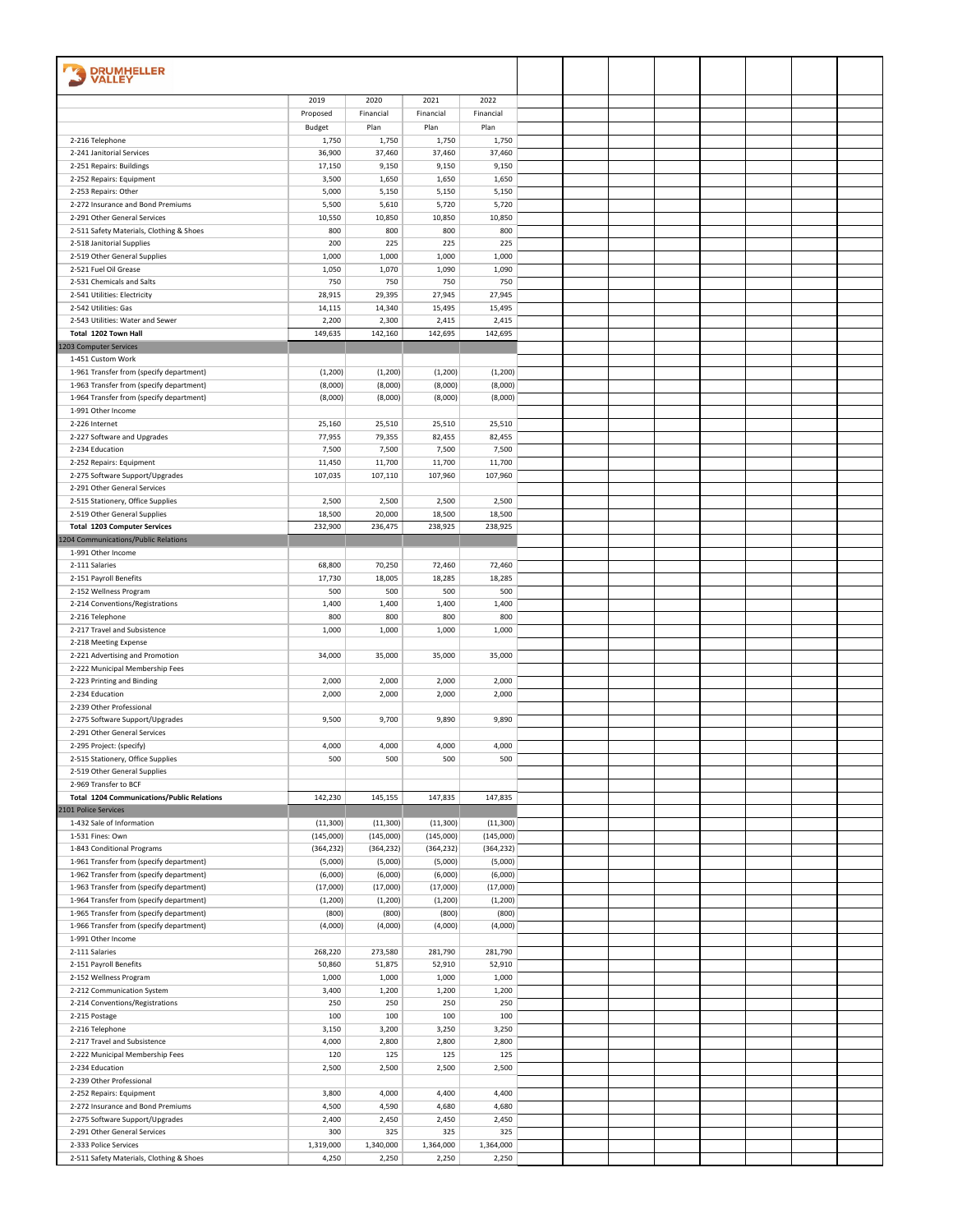| <b>DRUMHELLER</b>                                                     |                  |                  |                  |                  |  |  |  |  |
|-----------------------------------------------------------------------|------------------|------------------|------------------|------------------|--|--|--|--|
| <b>VALLEY</b>                                                         |                  |                  |                  |                  |  |  |  |  |
|                                                                       | 2019             | 2020             | 2021             | 2022             |  |  |  |  |
|                                                                       | Proposed         | Financial        | Financial        | Financial        |  |  |  |  |
|                                                                       | Budget           | Plan             | Plan             | Plan             |  |  |  |  |
| 2-515 Stationery, Office Supplies                                     | 1,600            | 1,800<br>500     | 1,800<br>500     | 1,800<br>500     |  |  |  |  |
| 2-519 Other General Supplies<br>2-521 Fuel Oil Grease                 | 7,000<br>8,000   | 8,160            | 8,320            | 8,320            |  |  |  |  |
| 2-771 Grant: (specify) individuals, community                         | 800              | 800              | 800              | 800              |  |  |  |  |
| 2-926 Uncollectable Accounts                                          |                  |                  |                  |                  |  |  |  |  |
| 2-930 Amortization Expense                                            | 35,000           | 35,000           | 35,000           | 35,000           |  |  |  |  |
| 2-969 Transfer to BCF                                                 |                  | 1,181,973        |                  |                  |  |  |  |  |
| <b>Total 2101 Police Services</b><br>2301 Fire Protection             | 1,165,718        |                  | 1,215,918        | 1,215,918        |  |  |  |  |
| 1-351 (specify) [fire, road, utility, etc]                            | (8,000)          | (8,000)          | (8,000)          | (8,000)          |  |  |  |  |
| 1-431 Sale of Service                                                 | (30,000)         | (30,000)         | (30,000)         | (30,000)         |  |  |  |  |
| 1-461 Fire                                                            | (500)            | (500)            | (500)            | (500)            |  |  |  |  |
| 1-591 Gifts/General Donations                                         |                  |                  |                  |                  |  |  |  |  |
| 1-991 Other Income<br>1-993 Gain (Loss) on Disposal of Asset          |                  |                  |                  |                  |  |  |  |  |
| 2-111 Salaries                                                        | 201,520          | 205,690          | 212,070          | 212,070          |  |  |  |  |
| 2-151 Payroll Benefits                                                | 22,860           | 23,650           | 24,455           | 24,455           |  |  |  |  |
| 2-152 Wellness Program                                                |                  |                  |                  |                  |  |  |  |  |
| 2-212 Communication System                                            | 12,240           | 12,275           | 12,275           | 12,275           |  |  |  |  |
| 2-215 Postage<br>2-216 Telephone                                      | 250<br>7,410     | 250<br>7,550     | 250<br>7,700     | 250<br>7,700     |  |  |  |  |
| 2-217 Travel and Subsistence                                          | 2,500            | 2,750            | 2,750            | 2,750            |  |  |  |  |
| 2-222 Municipal Membership Fees                                       | 3,900            | 3,900            | 3,900            | 3,900            |  |  |  |  |
| 2-234 Education                                                       | 5,800            | 5,900            | 5,900            | 5,900            |  |  |  |  |
| 2-241 Janitorial Services                                             | 3,600            | 3,600            | 3,600            | 3,600            |  |  |  |  |
| 2-249 Contracted Service (Specify)<br>2-251 Repairs: Buildings        | 20,275<br>12,200 | 20,800<br>9,000  | 20,800<br>9,000  | 20,800<br>9,000  |  |  |  |  |
| 2-252 Repairs: Equipment                                              | 13,500           | 16,000           | 16,500           | 16,500           |  |  |  |  |
| 2-253 Repairs: Other                                                  | 2,250            | 2,250            | 2,250            | 2,250            |  |  |  |  |
| 2-254 Repairs: Structures                                             |                  |                  |                  |                  |  |  |  |  |
| 2-272 Insurance and Bond Premiums                                     | 28,000           | 28,560           | 29,130           | 29,130           |  |  |  |  |
| 2-291 Other General Services                                          | 9,325<br>12,000  | 11,145<br>12,000 | 9,395<br>12,000  | 11,180<br>12,000 |  |  |  |  |
| 2-511 Safety Materials, Clothing & Shoes<br>2-518 Janitorial Supplies |                  |                  |                  |                  |  |  |  |  |
| 2-519 Other General Supplies                                          | 7,150            | 5,250            | 5,250            | 5,250            |  |  |  |  |
| 2-521 Fuel Oil Grease                                                 | 8,000            | 8,160            | 8,320            | 8,320            |  |  |  |  |
| 2-524 Consumable, Small Tools                                         | 1,000            | 1,000            | 1,000            | 1,000            |  |  |  |  |
| 2-541 Utilities: Electricity                                          | 15,010           | 15,295           | 14,785<br>10,885 | 14,785           |  |  |  |  |
| 2-542 Utilities: Gas<br>2-543 Utilities: Water and Sewer              | 10,160<br>600    | 10,320<br>625    | 655              | 10,885<br>655    |  |  |  |  |
| 2-926 Uncollectable Accounts                                          |                  |                  |                  |                  |  |  |  |  |
| 2-930 Amortization Expense                                            | 71,250           | 98,000           | 98,000           | 98,000           |  |  |  |  |
| 2-969 Transfer to BCF                                                 |                  |                  |                  |                  |  |  |  |  |
| <b>Total 2301 Fire Protection</b>                                     | 432,300          | 465,470          | 472,370          | 474,155          |  |  |  |  |
| 2401 Disaster Services - Risk Management<br>1-831 Wage Subsidies      |                  |                  |                  |                  |  |  |  |  |
| 1-843 Conditional Programs                                            |                  |                  |                  |                  |  |  |  |  |
| 1-941 Drawn from Operating Reserve                                    |                  |                  |                  |                  |  |  |  |  |
| 1-991 Other Income                                                    |                  |                  |                  |                  |  |  |  |  |
| 2-111 Salaries                                                        | 66,770           | 68,110           | 70,150           | 70,150           |  |  |  |  |
| 2-151 Payroll Benefits<br>2-152 Wellness Program                      | 12,660           | 12,910           | 13,170           | 13,170           |  |  |  |  |
| 2-214 Conventions/Registrations                                       |                  |                  |                  |                  |  |  |  |  |
| 2-217 Travel and Subsistence                                          | 1,500            | 1,500            | 1,500            | 1,500            |  |  |  |  |
| 2-221 Advertising and Promotion                                       |                  |                  |                  |                  |  |  |  |  |
| 2-222 Municipal Membership Fees                                       |                  |                  |                  |                  |  |  |  |  |
| 2-234 Education<br>2-239 Other Professional                           | 7,700<br>3,000   | 7,700<br>3,000   | 7,700<br>3,000   | 7,700<br>3,000   |  |  |  |  |
| 2-252 Repairs: Equipment                                              |                  |                  |                  |                  |  |  |  |  |
| 2-272 Insurance and Bond Premiums                                     |                  |                  |                  |                  |  |  |  |  |
| 2-291 Other General Services                                          |                  |                  |                  |                  |  |  |  |  |
| 2-295 Project: (specify)                                              |                  |                  |                  |                  |  |  |  |  |
| 2-519 Other General Supplies<br>2-831 Interest                        | 4,150<br>17,400  | 4,175<br>34,400  | 4,175<br>34,400  | 4,175<br>34,400  |  |  |  |  |
| 2-930 Amortization Expense                                            |                  |                  |                  |                  |  |  |  |  |
| 2-969 Transfer to BCF                                                 |                  |                  |                  |                  |  |  |  |  |
| Total 2401 Disaster Services - Risk Management                        | 113,180          | 131,795          | 134,095          | 134,095          |  |  |  |  |
| 2601 Safety Codes - Drumheller                                        |                  |                  |                  |                  |  |  |  |  |
| 1-431 Sale of Service<br>1-521 License (specify)                      | (6,000)          | (6, 150)         | (6, 150)         | (6, 150)         |  |  |  |  |
| 1-522 Permits (specify)                                               | (18, 500)        | (18, 800)        | (18, 800)        | (18, 800)        |  |  |  |  |
| 1-525 Permits (specify)                                               | (55,000)         | (56, 375)        | (56, 375)        | (56, 375)        |  |  |  |  |
| 1-526 Permits (specify)                                               | (4,500)          | (4,750)          | (4,750)          | (4,750)          |  |  |  |  |
| 1-991 Other Income                                                    |                  |                  |                  |                  |  |  |  |  |
| 2-111 Salaries<br>2-151 Payroll Benefits                              | 25,900<br>4,910  | 26,420<br>5,010  | 27,210<br>5,110  | 27,210<br>5,110  |  |  |  |  |
| 2-152 Wellness Program                                                | 200              | 200              | 200              | 200              |  |  |  |  |
| 2-215 Postage                                                         | 150              | 150              | 150              | 150              |  |  |  |  |
| 2-216 Telephone                                                       | 525              | 535              | 545              | 545              |  |  |  |  |
| 2-217 Travel and Subsistence                                          | 300              | 300              | 300              | 300              |  |  |  |  |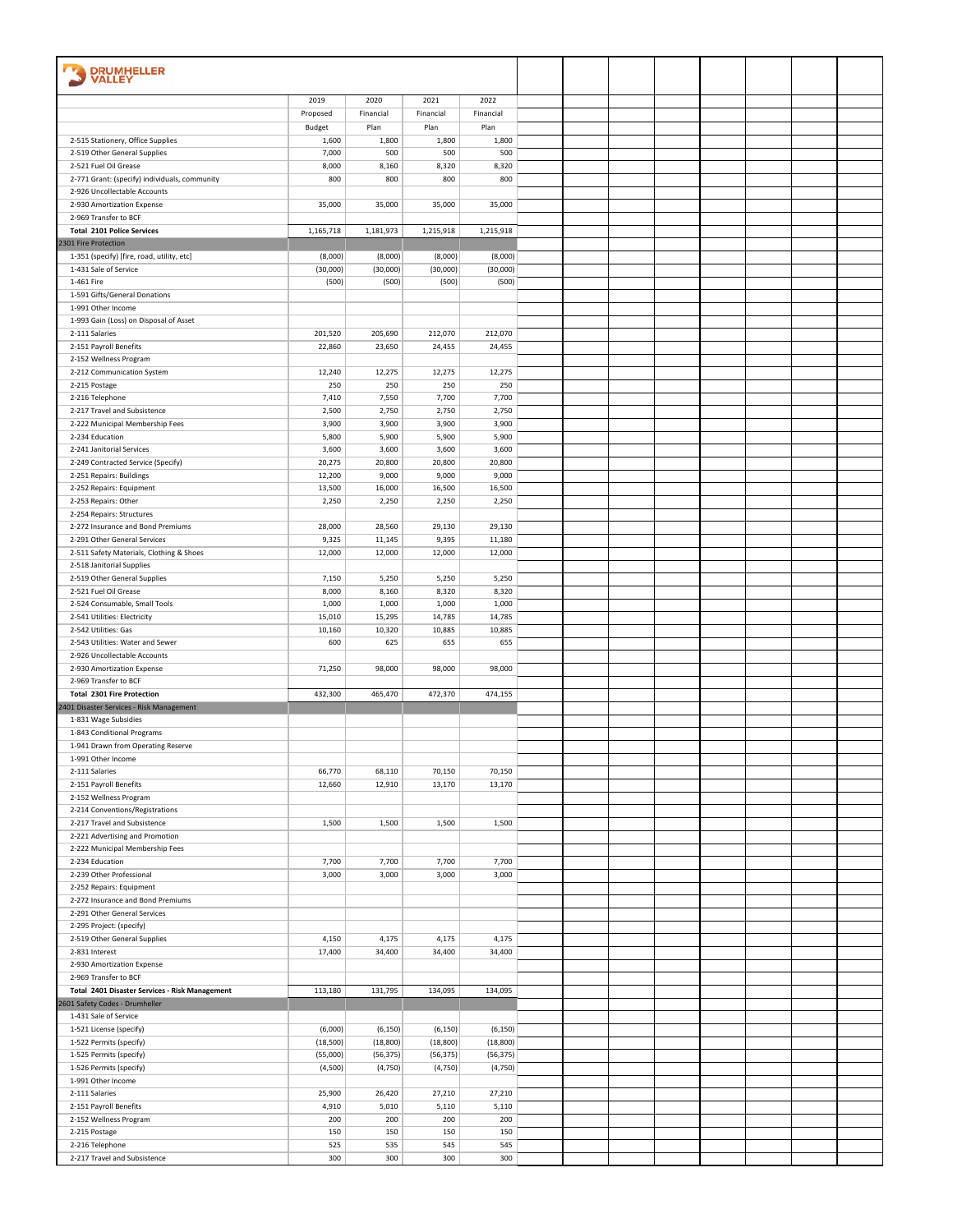| <b>DRUMHELLER</b><br>VALLEY                                                   |                  |                  |                  |                  |  |  |  |  |
|-------------------------------------------------------------------------------|------------------|------------------|------------------|------------------|--|--|--|--|
|                                                                               |                  |                  |                  |                  |  |  |  |  |
|                                                                               | 2019             | 2020             | 2021             | 2022             |  |  |  |  |
|                                                                               | Proposed         | Financial        | Financial        | Financial        |  |  |  |  |
| 2-223 Printing and Binding                                                    | Budget<br>800    | Plan<br>800      | Plan<br>800      | Plan<br>800      |  |  |  |  |
| 2-234 Education                                                               | 1,000            | 1,000            | 1,000            | 1,000            |  |  |  |  |
| 2-239 Other Professional                                                      | 58,800           | 60,080           | 60,080           | 60,080           |  |  |  |  |
| 2-291 Other General Services                                                  | 200              | 200              | 200              | 200              |  |  |  |  |
| 2-295 Project: (specify)                                                      | 3,800            | 3,800            | 3,800            | 3,800            |  |  |  |  |
| 2-511 Safety Materials, Clothing & Shoes<br>2-515 Stationery, Office Supplies | 500              | 500              | 500              | 500              |  |  |  |  |
| 2-930 Amortization Expense                                                    | 1,100            | 1,100            | 1,100            | 1,100            |  |  |  |  |
| Total 2601 Safety Codes - Drumheller                                          | 14,185           | 14,020           | 14,920           | 14,920           |  |  |  |  |
| 2602 Safety Codes - Palliser                                                  |                  |                  |                  |                  |  |  |  |  |
| 1-431 Sale of Service                                                         | (69,900)         | (70, 950)        | (72, 350)        | (72, 350)        |  |  |  |  |
| 1-521 License (specify)<br>1-522 Permits (specify)                            |                  |                  |                  |                  |  |  |  |  |
| 1-525 Permits (specify)                                                       |                  |                  |                  |                  |  |  |  |  |
| 1-526 Permits (specify)                                                       |                  |                  |                  |                  |  |  |  |  |
| 1-527 Permits                                                                 |                  |                  |                  |                  |  |  |  |  |
| 1-599 Government Rebates<br>1-991 Other Income                                |                  |                  |                  |                  |  |  |  |  |
| 2-111 Salaries                                                                | 62,810           | 64,070           | 65,990           | 65,990           |  |  |  |  |
| 2-151 Payroll Benefits                                                        | 11,910           | 12,150           | 12,395           | 12,395           |  |  |  |  |
| 2-152 Wellness Program                                                        | 500              | 500              | 500              | 500              |  |  |  |  |
| 2-214 Conventions/Registrations                                               | 250              | 250              | 250              | 250              |  |  |  |  |
| 2-215 Postage                                                                 | 500              | 510              | 520              | 520              |  |  |  |  |
| 2-216 Telephone<br>2-217 Travel and Subsistence                               | 1,430<br>500     | 1,460<br>500     | 1,490<br>500     | 1,490<br>500     |  |  |  |  |
| 2-223 Printing and Binding                                                    |                  |                  |                  |                  |  |  |  |  |
| 2-234 Education                                                               | 275              | 275              | 275              | 275              |  |  |  |  |
| 2-291 Other General Services                                                  | 500              | 500              | 500              | 500              |  |  |  |  |
| 2-515 Stationery, Office Supplies                                             | 500              | 500              | 500              | 500              |  |  |  |  |
| 2-961 Transfer to (specify department)<br>Total 2602 Safety Codes - Palliser  | 1,200<br>10,475  | 1,200<br>10,965  | 1,200<br>11,770  | 1,200<br>11,770  |  |  |  |  |
| 2603 Development Permits                                                      |                  |                  |                  |                  |  |  |  |  |
| 1-521 License (specify)                                                       |                  |                  |                  |                  |  |  |  |  |
| 1-523 Permits (specify)                                                       | (12,500)         | (12,500)         | (12,500)         | (12, 500)        |  |  |  |  |
| 1-524 Permits (specify)                                                       | (3, 250)         | (3, 250)         | (3, 250)         | (3, 250)         |  |  |  |  |
| 1-991 Other Income<br>2-111 Salaries                                          | 53,550           | 54,620           | 56,260           | 56,260           |  |  |  |  |
| 2-151 Payroll Benefits                                                        | 10,150           | 10,350           | 10,555           | 10,555           |  |  |  |  |
| 2-152 Wellness Program                                                        | 500              | 500              | 500              | 500              |  |  |  |  |
| 2-214 Conventions/Registrations                                               | 725              | 725              | 725              | 725              |  |  |  |  |
| 2-215 Postage                                                                 | 500              | 510              | 520              | 520              |  |  |  |  |
| 2-216 Telephone<br>2-217 Travel and Subsistence                               | 1,490<br>1,000   | 500<br>1,000     | 510<br>1,000     | 510<br>1,000     |  |  |  |  |
| 2-218 Meeting Expense                                                         | 2,000            | 2,050            | 2,050            | 2,050            |  |  |  |  |
| 2-221 Advertising and Promotion                                               | 10,250           | 10,500           | 10,750           | 10,750           |  |  |  |  |
| 2-222 Municipal Membership Fees                                               | 425              | 425              | 425              | 425              |  |  |  |  |
| 2-223 Printing and Binding                                                    | 1,700            | 1,700            | 1,700            | 1,700            |  |  |  |  |
| 2-234 Education<br>2-239 Other Professional                                   | 1,000            | 1,000            | 1,000            | 1,000            |  |  |  |  |
| 2-291 Other General Services                                                  |                  |                  |                  |                  |  |  |  |  |
| 2-515 Stationery, Office Supplies                                             | 350              | 350              | 350              | 350              |  |  |  |  |
| 2-519 Other General Supplies                                                  |                  |                  |                  |                  |  |  |  |  |
| <b>Total 2603 Development Permits</b>                                         | 67,890           | 68,480           | 70,595           | 70,595           |  |  |  |  |
| 2610 Animal Control<br>1-521 License (specify)                                | (10, 500)        | (10, 500)        | (10, 500)        | (10, 500)        |  |  |  |  |
| 2-215 Postage                                                                 | 500              | 510              | 520              | 520              |  |  |  |  |
| 2-239 Other Professional                                                      | 5,000            | 5,000            | 5,000            | 5,000            |  |  |  |  |
| 2-291 Other General Services                                                  | 2,800            | 2,800            | 2,800            | 2,800            |  |  |  |  |
| 2-519 Other General Supplies                                                  | 1,000            | 1,000            | 1,000            | 1,000            |  |  |  |  |
| 2-961 Transfer to (specify department)<br><b>Total 2610 Animal Control</b>    | 17,000<br>15,800 | 17,000<br>15,810 | 17,000<br>15,820 | 17,000<br>15,820 |  |  |  |  |
| 2611 Weed Control                                                             |                  |                  |                  |                  |  |  |  |  |
| 1-451 Custom Work                                                             | (10,000)         | (10,000)         | (10,000)         | (10,000)         |  |  |  |  |
| 1-991 Other Income                                                            |                  |                  |                  |                  |  |  |  |  |
| 2-111 Salaries<br>2-151 Payroll Benefits                                      | 480<br>90        | 490<br>90        | 510<br>95        | 510<br>95        |  |  |  |  |
| 2-215 Postage                                                                 | 500              | 500              | 500              | 500              |  |  |  |  |
| 2-234 Education                                                               | 550              | 550              | 550              | 550              |  |  |  |  |
| 2-252 Repairs: Equipment                                                      | 500              | 500              | 500              | 500              |  |  |  |  |
| 2-272 Insurance and Bond Premiums                                             | 1,500            | 1,530            | 1,560            | 1,560            |  |  |  |  |
| 2-291 Other General Services                                                  | 31,100           | 31,100           | 31,100           | 31,100           |  |  |  |  |
| 2-511 Safety Materials, Clothing & Shoes<br>2-519 Other General Supplies      | 750              | 1,050            | 1,225            | 1,225            |  |  |  |  |
| 2-521 Fuel Oil Grease                                                         | 800              | 820              | 840              | 840              |  |  |  |  |
| 2-531 Chemicals and Salts                                                     |                  |                  |                  |                  |  |  |  |  |
| 2-961 Transfer to (specify department)                                        | 6,000            | 6,000            | 6,000            | 6,000            |  |  |  |  |
| Total 2611 Weed Control                                                       | 32,270           | 32,630           | 32,880           | 32,880           |  |  |  |  |
| 2612 Mosquito Control<br>1-991 Other Income                                   |                  |                  |                  |                  |  |  |  |  |
| 2-111 Salaries                                                                | 3,800            | 3,880            | 4,000            | 4,000            |  |  |  |  |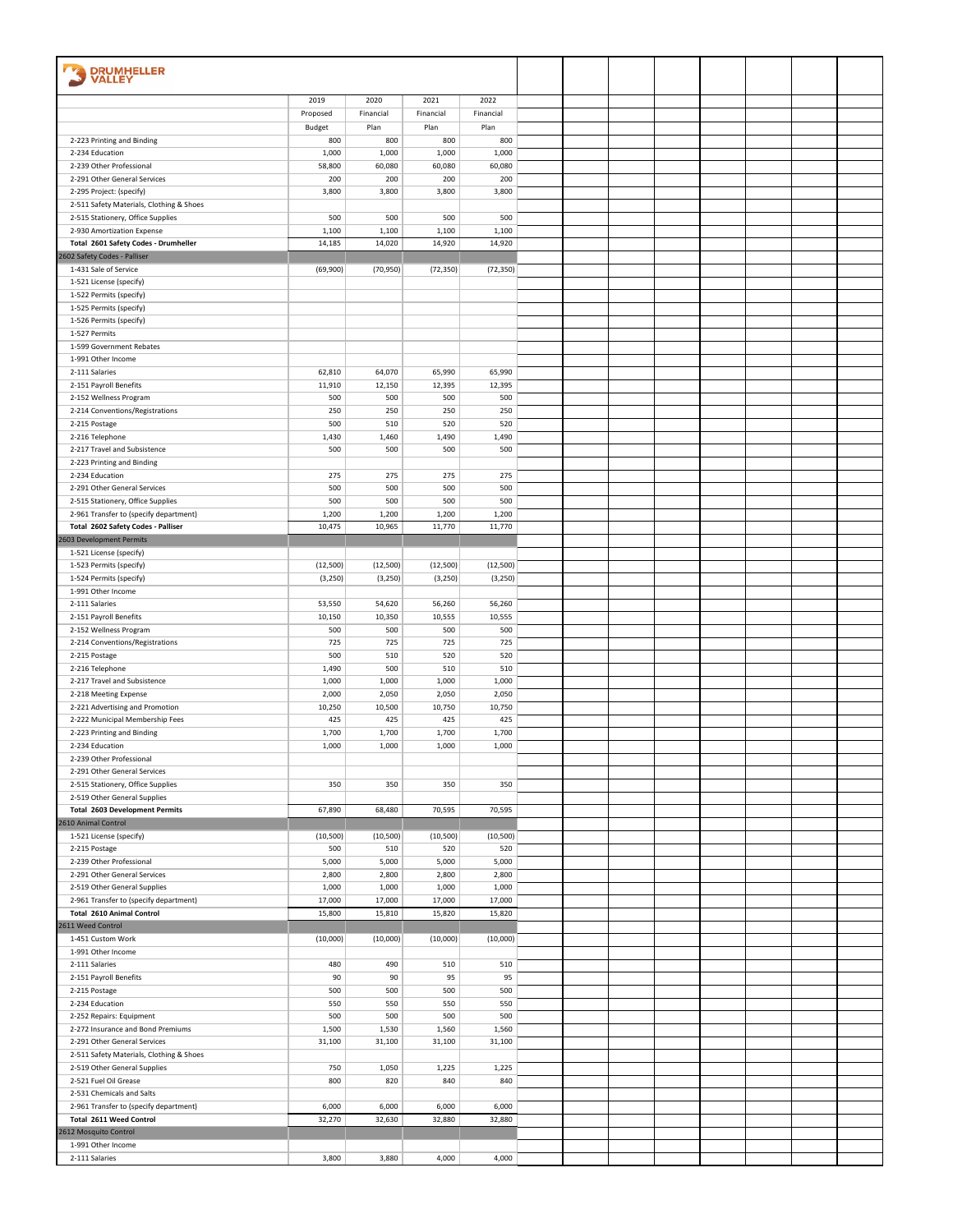| <b>DRUMHELLER</b><br>VALLEY                                              |                   |                   |                   |                   |  |  |  |  |
|--------------------------------------------------------------------------|-------------------|-------------------|-------------------|-------------------|--|--|--|--|
|                                                                          | 2019              | 2020              | 2021              | 2022              |  |  |  |  |
|                                                                          | Proposed          | Financial         | Financial         | Financial         |  |  |  |  |
|                                                                          | Budget            | Plan              | Plan              | Plan              |  |  |  |  |
| 2-151 Payroll Benefits                                                   | 720               | 735               | 750               | 750               |  |  |  |  |
| 2-215 Postage                                                            |                   |                   |                   |                   |  |  |  |  |
| 2-234 Education                                                          | 1,500             | 1,650             | 1,650             | 1,650             |  |  |  |  |
| 2-242 Contract: (specify)                                                | 25,000            | 40,000            | 40,000            | 40,000            |  |  |  |  |
| 2-252 Repairs: Equipment<br>2-291 Other General Services                 | 650<br>300        | 650<br>300        | 650<br>300        | 650<br>300        |  |  |  |  |
| 2-511 Safety Materials, Clothing & Shoes                                 | 250               | 250               | 250               | 250               |  |  |  |  |
| 2-519 Other General Supplies                                             | 350               | 350               | 350               | 350               |  |  |  |  |
| 2-531 Chemicals and Salts                                                | 25,000            | 35,000            | 25,000            | 25,000            |  |  |  |  |
| <b>Total 2612 Mosquito Control</b>                                       | 57,570            | 82,815            | 72,950            | 72,950            |  |  |  |  |
| 3101 Engineering Administration                                          |                   |                   |                   |                   |  |  |  |  |
| 1-331 Sale to Provincincial Government                                   | (8,500)           | (8,500)           | (8,500)           | (8,500)           |  |  |  |  |
| 1-991 Other Income                                                       |                   |                   |                   |                   |  |  |  |  |
| 1-993 Gain (Loss) on Disposal of Asset                                   |                   |                   |                   |                   |  |  |  |  |
| 2-111 Salaries<br>2-151 Payroll Benefits                                 | 295,220<br>55,970 | 301,120<br>57,090 | 310,150<br>58,230 | 310,150<br>58,230 |  |  |  |  |
| 2-152 Wellness Program                                                   | 1,000             | 1,000             | 1,000             | 1,000             |  |  |  |  |
| 2-212 Communication System                                               | 12,625            | 12,625            | 12,625            | 12,625            |  |  |  |  |
| 2-214 Conventions/Registrations                                          | 1,650             | 1,650             | 1,650             | 1,650             |  |  |  |  |
| 2-215 Postage                                                            | 350               | 350               | 350               | 350               |  |  |  |  |
| 2-216 Telephone                                                          | 9,750             | 9,950             | 10,150            | 10,150            |  |  |  |  |
| 2-217 Travel and Subsistence                                             | 3,750             | 750               | 750               | 750               |  |  |  |  |
| 2-222 Municipal Membership Fees                                          | 1,225             | 1,225             | 1,225             | 1,225             |  |  |  |  |
| 2-223 Printing and Binding                                               | 1,200             | 1,200             | 1,200             | 1,200             |  |  |  |  |
| 2-234 Education<br>2-239 Other Professional                              | 10,250            | 10,250            | 10,250            | 10,250            |  |  |  |  |
| 2-291 Other General Services                                             | 2,000             | 2,000             | 2,000             | 2,000             |  |  |  |  |
| 2-515 Stationery, Office Supplies                                        | 2,400             | 2,400             | 2,400             | 2,400             |  |  |  |  |
| 2-519 Other General Supplies                                             | 150               | 150               | 150               | 150               |  |  |  |  |
| 2-930 Amortization Expense                                               | 215,000           | 215,000           | 225,000           | 225,000           |  |  |  |  |
| 2-969 Transfer to BCF                                                    |                   |                   |                   |                   |  |  |  |  |
| 2-993 Loss on Disposal of Asset                                          |                   |                   |                   |                   |  |  |  |  |
| <b>Total 3101 Engineering Administration</b>                             | 604,040           | 608,260           | 628,630           | 628,630           |  |  |  |  |
| 3102 Workshop and Yards                                                  |                   |                   |                   |                   |  |  |  |  |
| 1-422 Programs (Taxable)                                                 | (1, 200)          | (1, 200)          | (1, 200)          | (1, 200)          |  |  |  |  |
| 1-451 Custom Work<br>1-991 Other Income                                  | (500)             | (500)             | (500)             | (500)             |  |  |  |  |
| 2-111 Salaries                                                           | 152,480           | 155,530           | 160,200           | 160,200           |  |  |  |  |
| 2-151 Payroll Benefits                                                   | 28,910            | 29,490            | 30,080            | 30,080            |  |  |  |  |
| 2-152 Wellness Program                                                   | 500               | 500               | 500               | 500               |  |  |  |  |
| 2-212 Communication System                                               |                   |                   |                   |                   |  |  |  |  |
| 2-216 Telephone                                                          | 600               | 610               | 620               | 620               |  |  |  |  |
| 2-223 Printing and Binding                                               |                   |                   |                   |                   |  |  |  |  |
| 2-234 Education                                                          | 1,500             | 1,500             | 1,500             | 1,500             |  |  |  |  |
| 2-241 Janitorial Services<br>2-251 Repairs: Buildings                    | 5,150<br>8,050    | 5,150<br>8,050    | 5,150<br>8,050    | 5,150<br>8,050    |  |  |  |  |
| 2-252 Repairs: Equipment                                                 | 12,000            | 12,000            | 12,000            | 12,000            |  |  |  |  |
| 2-253 Repairs: Other                                                     | 3,350             | 3,350             | 3,350             | 3,350             |  |  |  |  |
| 2-254 Repairs: Structures                                                | 2,100             | 2,100             | 2,100             | 2,100             |  |  |  |  |
| 2-272 Insurance and Bond Premiums                                        | 18,000            | 18,360            | 18,730            | 18,730            |  |  |  |  |
| 2-291 Other General Services                                             | 17,695            | 17,990            | 17,990            | 17,990            |  |  |  |  |
| 2-511 Safety Materials, Clothing & Shoes                                 | 7,000             | 7,000             | 7,000             | 7,000             |  |  |  |  |
| 2-515 Stationery, Office Supplies                                        |                   |                   |                   |                   |  |  |  |  |
| 2-518 Janitorial Supplies                                                | 1,500             | 1,500             | 1,500             | 1,500             |  |  |  |  |
| 2-519 Other General Supplies<br>2-521 Fuel Oil Grease                    | 5,000<br>24,000   | 5,000<br>24,480   | 5,150<br>24,970   | 5,150<br>24,970   |  |  |  |  |
| 2-524 Consumable, Small Tools                                            | 6,000             | 6,000             | 6,000             | 6,000             |  |  |  |  |
| 2-541 Utilities: Electricity                                             | 20,440            | 20,710            | 19,375            | 19,375            |  |  |  |  |
| 2-542 Utilities: Gas                                                     | 15,505            | 15,770            | 17,008            | 17,008            |  |  |  |  |
| 2-543 Utilities: Water and Sewer                                         | 5,000             | 5,250             | 5,500             | 5,500             |  |  |  |  |
| 2-961 Transfer to (specify department)                                   | 4,000             | 4,000             | 4,000             | 4,000             |  |  |  |  |
| Total 3102 Workshop and Yards                                            | 337,080           | 342,640           | 349,073           | 349,073           |  |  |  |  |
| 3202 Roads and Streets                                                   |                   |                   |                   |                   |  |  |  |  |
| 1-441 Sale of Utility                                                    |                   |                   |                   |                   |  |  |  |  |
| 1-451 Custom Work<br>1-991 Other Income                                  | (7,500)           | (7,500)           | (7,500)           | (7,500)           |  |  |  |  |
| 1-993 Gain (Loss) on Disposal of Asset                                   |                   |                   |                   |                   |  |  |  |  |
| 2-111 Salaries                                                           | 290,380           | 307,090           | 317,350           | 317,350           |  |  |  |  |
| 2-151 Payroll Benefits                                                   | 65,090            | 66,360            | 67,655            | 67,655            |  |  |  |  |
| 2-152 Wellness Program                                                   | 500               | 500               | 500               | 500               |  |  |  |  |
| 2-215 Postage                                                            |                   |                   |                   |                   |  |  |  |  |
| 2-216 Telephone                                                          | 400               | 410               | 420               | 420               |  |  |  |  |
| 2-242 Contract: (specify)                                                | 43,600            | 43,600            | 43,600            | 43,600            |  |  |  |  |
| 2-252 Repairs: Equipment                                                 | 77,500            | 77,500            | 77,500            | 77,500            |  |  |  |  |
| 2-254 Repairs: Structures                                                | 45,000            | 62,000            | 49,000            | 62,000            |  |  |  |  |
| 2-272 Insurance and Bond Premiums                                        | 23,000            | 23,460            | 23,930            | 23,930            |  |  |  |  |
| 2-291 Other General Services<br>2-511 Safety Materials, Clothing & Shoes | 4,400<br>1,500    | 4,400<br>1,600    | 4,400<br>1,700    | 4,400<br>1,700    |  |  |  |  |
| 2-519 Other General Supplies                                             | 6,700             | 6,700             | 6,700             | 6,700             |  |  |  |  |
| 2-521 Fuel Oil Grease                                                    | 55,000            | 56,100            | 57,220            | 57,220            |  |  |  |  |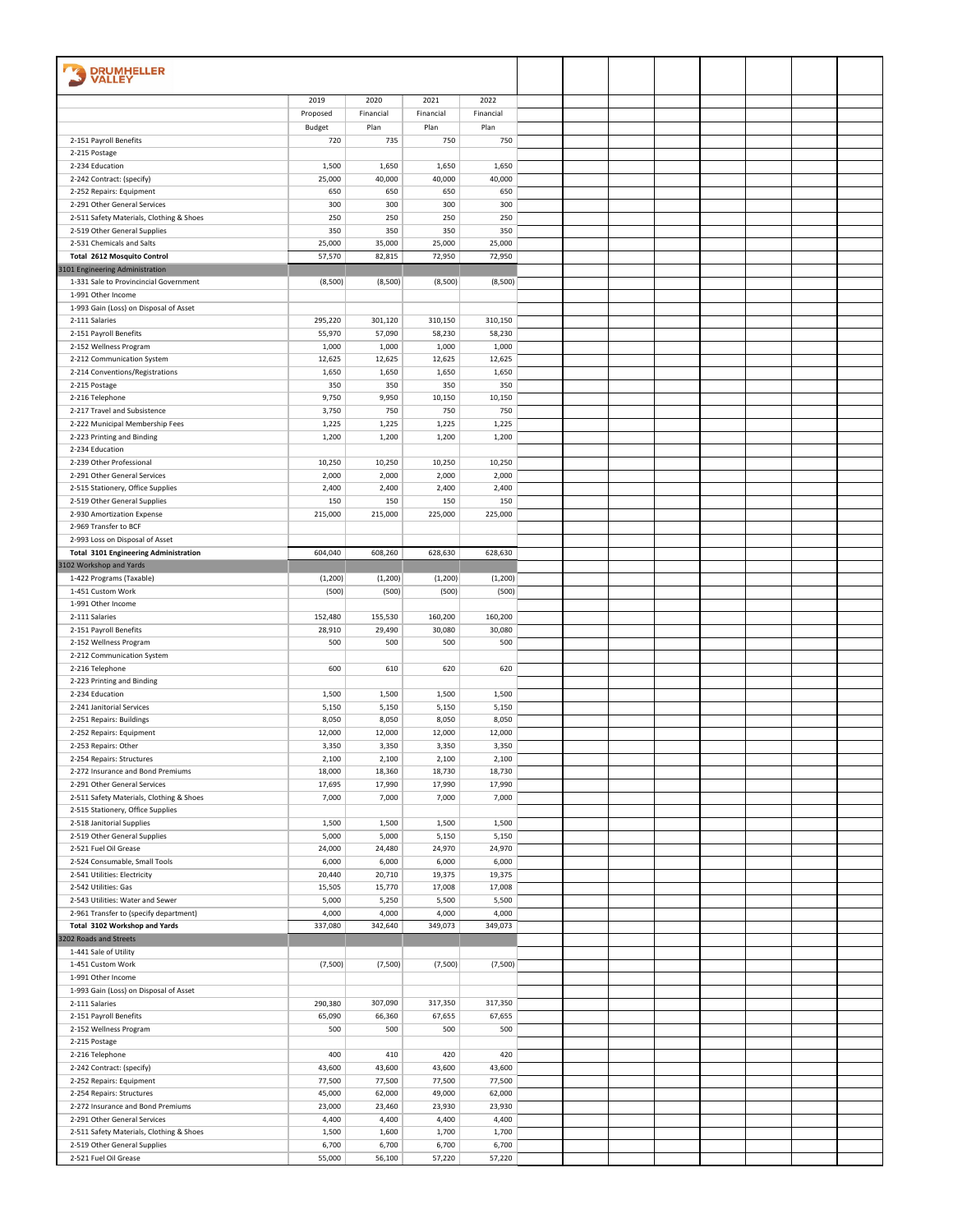| <b>DRUMHELLER</b><br><b>VALLEY</b>                    |                      |                      |                      |                      |  |  |  |  |
|-------------------------------------------------------|----------------------|----------------------|----------------------|----------------------|--|--|--|--|
|                                                       | 2019                 | 2020                 | 2021                 | 2022                 |  |  |  |  |
|                                                       | Proposed             | Financial            | Financial            | Financial            |  |  |  |  |
|                                                       | Budget               | Plan                 | Plan                 | Plan                 |  |  |  |  |
| 2-531 Chemicals and Salts                             | 15,000               | 15,000               | 15,250               | 15,250               |  |  |  |  |
| 2-535 Sand and Gravel                                 | 58,000               | 58,000               | 58,000               | 58,000               |  |  |  |  |
| 2-926 Uncollectable Accounts                          |                      |                      |                      |                      |  |  |  |  |
| 2-930 Amortization Expense                            | 418,745              | 402,161              | 413,262              | 410,000              |  |  |  |  |
| Total 3202 Roads and Streets                          | 1,097,315            | 1,117,381            | 1,128,987            | 1,138,725            |  |  |  |  |
| 3203 Street Lighting                                  |                      |                      |                      |                      |  |  |  |  |
| 1-991 Other Income                                    | (10,000)             | (10,000)             | (10,000)             | (10,000)             |  |  |  |  |
| 2-111 Salaries                                        | 6,380                | 6,510                | 6,710                | 6,710                |  |  |  |  |
| 2-151 Payroll Benefits                                | 1,210                | 1,235                | 1,260                | 1,260                |  |  |  |  |
| 2-254 Repairs: Structures                             | 10,000               | 10,000               | 10,000               | 10,000               |  |  |  |  |
| 2-291 Other General Services                          | 1,600                | 1,600                | 1,600                | 1,600                |  |  |  |  |
| 2-519 Other General Supplies                          | 300                  | 300                  | 300                  | 300                  |  |  |  |  |
| 2-541 Utilities: Electricity                          | 510,160              | 523,535              | 531,280              | 531,280              |  |  |  |  |
| <b>Total 3203 Street Lighting</b>                     | 519,650              | 533,180              | 541,150              | 541,150              |  |  |  |  |
| 3204 Traffic Services<br>1-991 Other Income           |                      |                      |                      |                      |  |  |  |  |
| 2-111 Salaries                                        | 18,380               | 18,750               | 19,310               | 19,310               |  |  |  |  |
| 2-151 Payroll Benefits                                | 3,480                | 3,550                | 3,620                | 3,620                |  |  |  |  |
| 2-152 Wellness Program                                | 50                   | 50                   | 50                   | 50                   |  |  |  |  |
| 2-222 Municipal Membership Fees                       |                      |                      |                      |                      |  |  |  |  |
| 2-252 Repairs: Equipment                              | 450                  | 450                  | 450                  | 450                  |  |  |  |  |
| 2-254 Repairs: Structures                             | 6,900                | 6,900                | 6,900                | 6,900                |  |  |  |  |
| 2-272 Insurance and Bond Premiums                     | 200                  | 200                  | 200                  | 200                  |  |  |  |  |
| 2-291 Other General Services                          | 19,500               | 19,500               | 20,000               | 20,000               |  |  |  |  |
| 2-519 Other General Supplies                          | 600                  | 600                  | 600                  | 600                  |  |  |  |  |
| <b>Total 3204 Traffic Services</b>                    | 49,560               | 50,000               | 51,130               | 51,130               |  |  |  |  |
| 3205 Bridges                                          |                      |                      |                      |                      |  |  |  |  |
| 2-239 Other Professional                              |                      |                      |                      |                      |  |  |  |  |
| <b>Total 3205 Bridges</b>                             |                      |                      |                      |                      |  |  |  |  |
| 3211 Primary/Secondary Highways                       |                      |                      |                      |                      |  |  |  |  |
| 1-331 Sale to Provincincial Government                |                      |                      |                      |                      |  |  |  |  |
| 1-451 Custom Work                                     |                      |                      |                      |                      |  |  |  |  |
| 2-242 Contract: (specify)                             |                      |                      |                      |                      |  |  |  |  |
| Total 3211 Primary/Secondary Highways                 |                      |                      |                      |                      |  |  |  |  |
| 3301 Airport                                          |                      |                      |                      |                      |  |  |  |  |
| 1-441 Sale of Utility<br>1-569 Rental: Other          | (39,000)<br>(2, 100) | (39,000)<br>(2, 100) | (39,000)<br>(2, 100) | (39,000)<br>(2, 100) |  |  |  |  |
| 1-991 Other Income                                    |                      |                      |                      |                      |  |  |  |  |
| 2-111 Salaries                                        | 8,540                | 8,710                | 8,970                | 8,970                |  |  |  |  |
| 2-151 Payroll Benefits                                | 1,620                | 1,650                | 1,685                | 1,685                |  |  |  |  |
| 2-212 Communication System                            | 180                  | 180                  | 180                  | 180                  |  |  |  |  |
| 2-216 Telephone                                       | 970                  | 990                  | 1,010                | 1,010                |  |  |  |  |
| 2-222 Municipal Membership Fees                       | 250                  | 250                  | 250                  | 250                  |  |  |  |  |
| 2-226 Internet                                        |                      |                      |                      |                      |  |  |  |  |
| 2-241 Janitorial Services                             |                      |                      |                      |                      |  |  |  |  |
| 2-242 Contract: (specify)                             | 5,000                | 5,000                | 5,000                | 5,000                |  |  |  |  |
| 2-251 Repairs: Buildings                              | 8,655                | 2,155                | 2,155                | 2,155                |  |  |  |  |
| 2-253 Repairs: Other                                  | 1,500                | 1,500                | 1,500                | 1,500                |  |  |  |  |
| 2-254 Repairs: Structures                             | 10,200               | 10,200               | 10,200               | 10,200               |  |  |  |  |
| 2-272 Insurance and Bond Premiums                     | 10,000               | 10,200               | 10,400               | 10,400               |  |  |  |  |
| 2-291 Other General Services                          | 15,000               | 15,050               | 15,075               | 15,075               |  |  |  |  |
| 2-512 Goods for Re-Sale                               | 37,240               | 37,240               | 37,240               | 37,240               |  |  |  |  |
| 2-518 Janitorial Supplies                             | 500                  | 500                  | 500                  | 500                  |  |  |  |  |
| 2-519 Other General Supplies                          |                      |                      |                      |                      |  |  |  |  |
| 2-521 Fuel Oil Grease                                 |                      |                      |                      |                      |  |  |  |  |
| 2-535 Sand and Gravel<br>2-541 Utilities: Electricity | 5,745                | 5,880                | 5,855                | 5,855                |  |  |  |  |
| 2-542 Utilities: Gas                                  | 1,500                | 1,500                | 1,500                | 1,500                |  |  |  |  |
| 2-543 Utilities: Water and Sewer                      | 260                  | 270                  | 280                  | 280                  |  |  |  |  |
| 2-812 Penalties, Interest, Overdraft                  |                      |                      |                      |                      |  |  |  |  |
| 2-930 Amortization Expense                            | 66,600               | 66,600               | 66,600               | 66,600               |  |  |  |  |
| Total 3301 Airport                                    | 132,660              | 126,775              | 127,300              | 127,300              |  |  |  |  |
| 3701 Storm Sewers                                     |                      |                      |                      |                      |  |  |  |  |
| 2-111 Salaries                                        |                      |                      |                      |                      |  |  |  |  |
| 2-291 Other General Services                          |                      |                      |                      |                      |  |  |  |  |
| Total 3701 Storm Sewers                               |                      |                      |                      |                      |  |  |  |  |
| 4301 Garbage Collection                               |                      |                      |                      |                      |  |  |  |  |
| 1-441 Sale of Utility                                 | (115, 200)           | (115, 200)           | (115, 200)           | (115, 200)           |  |  |  |  |
| 1-991 Other Income                                    |                      |                      |                      |                      |  |  |  |  |
| 2-111 Salaries                                        | 24,920               | 25,420               | 26,180               | 26,180               |  |  |  |  |
| 2-151 Payroll Benefits                                | 4,720                | 4,815                | 4,910                | 4,910                |  |  |  |  |
| 2-214 Conventions/Registrations                       |                      |                      |                      |                      |  |  |  |  |
| 2-222 Municipal Membership Fees                       | 167,760              | 170,800              | 175,300              | 175,300              |  |  |  |  |
| 2-239 Other Professional                              | 213,900              | 213,900              | 213,900              | 213,900              |  |  |  |  |
| 2-252 Repairs: Equipment                              | 4,400                | 4,400                | 4,400                | 4,400                |  |  |  |  |
| 2-521 Fuel Oil Grease<br>2-926 Uncollectable Accounts |                      |                      |                      |                      |  |  |  |  |
| <b>Total 4301 Garbage Collection</b>                  | 300,500              | 304,135              | 309,490              | 309,490              |  |  |  |  |
| 5101 FCSS Administration                              |                      |                      |                      |                      |  |  |  |  |
| 1-751 Other Local Governments                         |                      |                      |                      |                      |  |  |  |  |
|                                                       |                      |                      |                      |                      |  |  |  |  |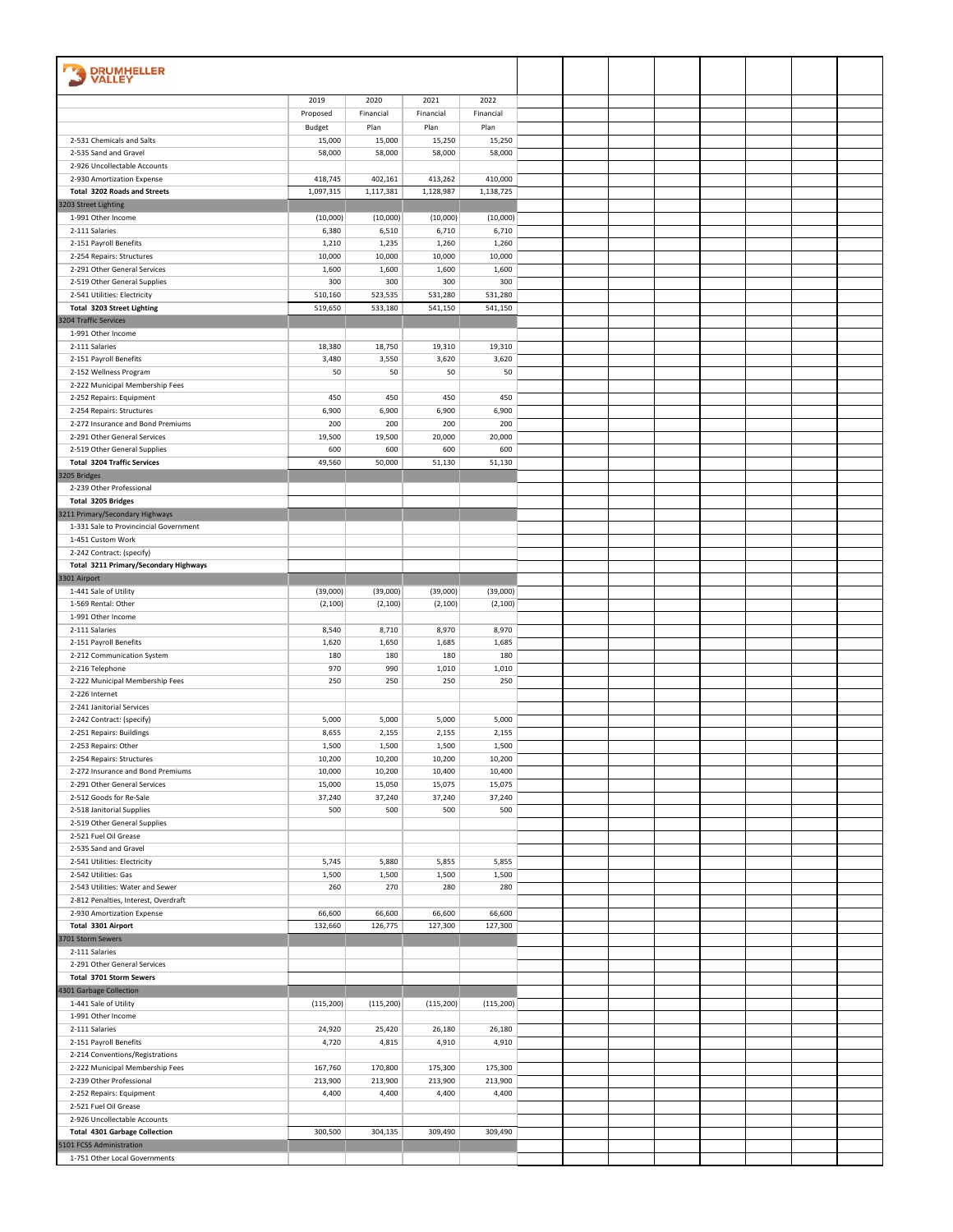| <b>DRUMHELLER</b><br><b>VALLEY</b>                                   |                    |                   |                   |                   |  |  |  |  |
|----------------------------------------------------------------------|--------------------|-------------------|-------------------|-------------------|--|--|--|--|
|                                                                      |                    |                   |                   |                   |  |  |  |  |
|                                                                      | 2019               | 2020              | 2021<br>Financial | 2022              |  |  |  |  |
|                                                                      | Proposed<br>Budget | Financial<br>Plan | Plan              | Financial<br>Plan |  |  |  |  |
| 1-841 Wage Subsidies                                                 |                    |                   |                   |                   |  |  |  |  |
| 1-843 Conditional Programs                                           | (234, 050)         | (234,050)         | (234,050)         | (234,050)         |  |  |  |  |
| 1-991 Other Income                                                   |                    |                   |                   |                   |  |  |  |  |
| 2-111 Salaries                                                       | 116,100            | 127,610           | 123,695           | 123,695           |  |  |  |  |
| 2-151 Payroll Benefits                                               | 25,625             | 27,765            | 28,215            | 28,215            |  |  |  |  |
| 2-152 Wellness Program                                               | 700                | 700               | 700<br>1,215      | 700<br>1,215      |  |  |  |  |
| 2-214 Conventions/Registrations<br>2-215 Postage                     | 1,215<br>250       | 1,215<br>260      | 270               | 270               |  |  |  |  |
| 2-216 Telephone                                                      | 2,360              | 1,390             | 1,390             | 1,390             |  |  |  |  |
| 2-217 Travel and Subsistence                                         | 3,000              | 2,000             | 3,000             | 3,000             |  |  |  |  |
| 2-221 Advertising and Promotion                                      | 850                | 850               | 850               | 850               |  |  |  |  |
| 2-222 Municipal Membership Fees                                      | 825                | 855               | 855               | 855               |  |  |  |  |
| 2-223 Printing and Binding                                           | 400                | 400               | 400               | 400               |  |  |  |  |
| 2-231 Accounting and Audit                                           | 2,250              | 2,250             | 2,250             | 2,250             |  |  |  |  |
| 2-234 Education                                                      | 600                | 600               | 600               | 600               |  |  |  |  |
| 2-272 Insurance and Bond Premiums<br>2-291 Other General Services    | 2,000<br>2,000     | 2,080<br>2,000    | 2,160<br>2,000    | 2,160<br>2,000    |  |  |  |  |
| 2-295 Project: (specify)                                             |                    |                   |                   |                   |  |  |  |  |
| 2-514 Program Materials                                              |                    |                   |                   |                   |  |  |  |  |
| 2-515 Stationery, Office Supplies                                    | 1,000              | 1,000             | 1,000             | 1,000             |  |  |  |  |
| 2-519 Other General Supplies                                         | 820                | 820               | 820               | 820               |  |  |  |  |
| 2-926 Uncollectable Accounts                                         |                    |                   |                   |                   |  |  |  |  |
| 2-961 Transfer to (specify department)                               | 1,200              | 1,200             | 1,200             | 1,200             |  |  |  |  |
| 2-969 Transfer to BCF                                                |                    |                   |                   |                   |  |  |  |  |
| Total 5101 FCSS Administration<br>5103 Seniors Services              | (72, 855)          | (61,055)          | (63, 430)         | (63, 430)         |  |  |  |  |
| 1-991 Other Income                                                   |                    |                   |                   |                   |  |  |  |  |
| 2-111 Salaries                                                       | 50,000             | 51,310            | 53,320            | 53,320            |  |  |  |  |
| 2-151 Payroll Benefits                                               | 11,100             | 11,350            | 11,605            | 11,605            |  |  |  |  |
| 2-152 Wellness Program                                               | 500                | 500               | 500               | 500               |  |  |  |  |
| 2-214 Conventions/Registrations                                      | 300                | 300               | 300               | 300               |  |  |  |  |
| 2-215 Postage                                                        | 100                | 100               | 100               | 100               |  |  |  |  |
| 2-216 Telephone                                                      | 390                | 400               | 410               | 410               |  |  |  |  |
| 2-217 Travel and Subsistence                                         | 750                | 750               | 750               | 750               |  |  |  |  |
| 2-221 Advertising and Promotion<br>2-234 Education                   | 775<br>500         | 800<br>500        | 800<br>500        | 800<br>500        |  |  |  |  |
| 2-291 Other General Services                                         |                    |                   |                   |                   |  |  |  |  |
| 2-295 Project: (specify)                                             | 5,150              | 5,150             | 5,150             | 5,150             |  |  |  |  |
| 2-296 Project: (specify)                                             | 2,000              | 2,000             | 2,000             | 2,000             |  |  |  |  |
| 2-514 Program Materials                                              | 4,025              | 4,050             | 4,050             | 4,050             |  |  |  |  |
| 2-515 Stationery, Office Supplies                                    | 750                | 750               | 750               | 750               |  |  |  |  |
| 2-519 Other General Supplies                                         | 200                | 200               | 200               | 200               |  |  |  |  |
| <b>Total 5103 Seniors Services</b>                                   | 76,540             | 78,160            | 80,435            | 80,435            |  |  |  |  |
| 5105 Seasonal FCSS Programs<br>1-421 Programs (Taxable)              |                    |                   |                   |                   |  |  |  |  |
| 1-433 Advertising                                                    | (6,500)            | (6,500)           | (6,500)           | (6,500)           |  |  |  |  |
| 1-595 Grants: Individuals/Service Organization                       | (330)              | (330)             | (330)             | (330)             |  |  |  |  |
| 1-991 Other Income                                                   |                    |                   |                   |                   |  |  |  |  |
| 2-111 Salaries                                                       |                    |                   |                   |                   |  |  |  |  |
| 2-151 Payroll Benefits                                               |                    |                   |                   |                   |  |  |  |  |
| 2-152 Wellness Program                                               |                    |                   |                   |                   |  |  |  |  |
| 2-214 Conventions/Registrations                                      |                    |                   |                   |                   |  |  |  |  |
| 2-217 Travel and Subsistence<br>2-221 Advertising and Promotion      | 500<br>250         | 500<br>250        | 500<br>250        | 500<br>250        |  |  |  |  |
| 2-222 Municipal Membership Fees                                      | 100                | 100               | 100               | 100               |  |  |  |  |
| 2-223 Printing and Binding                                           | 7,835              | 7,910             | 7,910             | 7,910             |  |  |  |  |
| 2-234 Education                                                      | 4,000              | 4,000             | 4,000             | 4,000             |  |  |  |  |
| 2-291 Other General Services                                         |                    |                   |                   |                   |  |  |  |  |
| 2-295 Project: (specify)                                             | 20,370             | 6,875             | 6,875             | 6,875             |  |  |  |  |
| 2-514 Program Materials                                              | 800                | 800               | 800               | 800               |  |  |  |  |
| 2-515 Stationery, Office Supplies                                    | 300                | 300               | 300               | 300               |  |  |  |  |
| 2-519 Other General Supplies<br>2-812 Penalties, Interest, Overdraft |                    |                   |                   |                   |  |  |  |  |
| 2-926 Uncollectable Accounts                                         |                    |                   |                   |                   |  |  |  |  |
| 2-969 Transfer to BCF                                                |                    |                   |                   |                   |  |  |  |  |
| <b>Total 5105 Seasonal FCSS Programs</b>                             | 27,325             | 13,905            | 13,905            | 13,905            |  |  |  |  |
| 5106 Youth Services                                                  |                    |                   |                   |                   |  |  |  |  |
| 1-431 Sale of Service                                                |                    |                   |                   |                   |  |  |  |  |
| 1-595 Grants: Individuals/Service Organization                       |                    |                   |                   |                   |  |  |  |  |
| 1-991 Other Income                                                   |                    |                   |                   |                   |  |  |  |  |
| 2-111 Salaries<br>2-151 Payroll Benefits                             |                    |                   |                   |                   |  |  |  |  |
| 2-152 Wellness Program                                               |                    |                   |                   |                   |  |  |  |  |
| 2-216 Telephone                                                      |                    |                   |                   |                   |  |  |  |  |
| 2-217 Travel and Subsistence                                         |                    |                   |                   |                   |  |  |  |  |
| 2-234 Education                                                      |                    |                   |                   |                   |  |  |  |  |
| 2-291 Other General Services                                         |                    |                   |                   |                   |  |  |  |  |
| 2-514 Program Materials                                              |                    |                   |                   |                   |  |  |  |  |
| 2-519 Other General Supplies                                         |                    |                   |                   |                   |  |  |  |  |
| 2-812 Penalties, Interest, Overdraft                                 |                    |                   |                   |                   |  |  |  |  |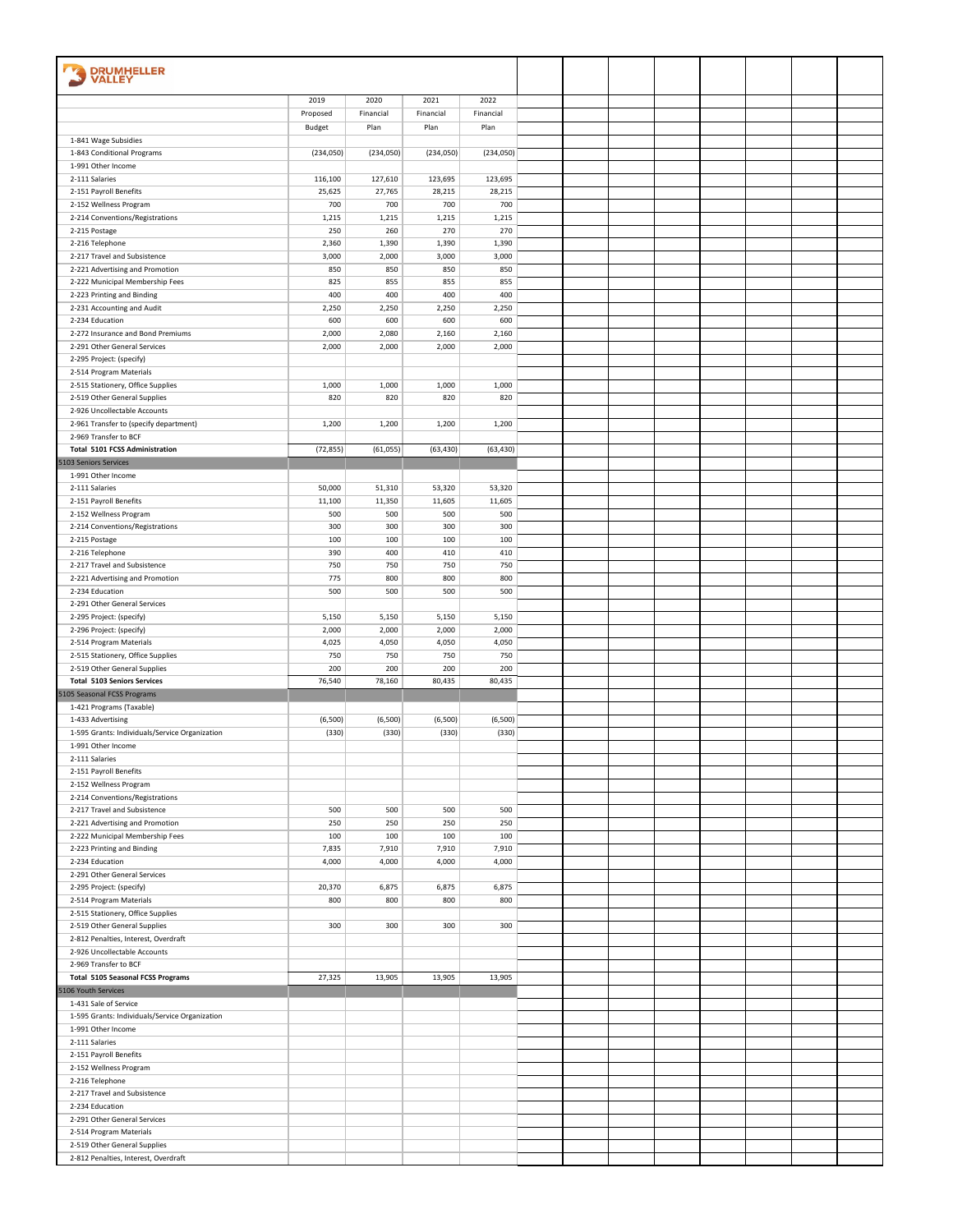| <b>DRUMHELLER</b><br>VALLEY                                      |                |                |                |                |  |  |  |  |
|------------------------------------------------------------------|----------------|----------------|----------------|----------------|--|--|--|--|
|                                                                  | 2019           | 2020           | 2021           | 2022           |  |  |  |  |
|                                                                  | Proposed       | Financial      | Financial      | Financial      |  |  |  |  |
|                                                                  | Budget         | Plan           | Plan           | Plan           |  |  |  |  |
| 2-912 Discounts                                                  |                |                |                |                |  |  |  |  |
| 2-926 Uncollectable Accounts<br><b>Total 5106 Youth Services</b> |                |                |                |                |  |  |  |  |
| 5121 Indirect Programs                                           |                |                |                |                |  |  |  |  |
| 1-991 Other Income                                               |                |                |                |                |  |  |  |  |
| 2-223 Printing and Binding                                       | 3,500          | 3,600          | 3,600          | 3,600          |  |  |  |  |
| 2-295 Project: (specify)                                         | 27,500         | 27,500         | 27,500         | 27,500         |  |  |  |  |
| 2-771 Grant: (specify) individuals, community                    | 24,000         | 24,000         | 24,000         | 24,000         |  |  |  |  |
| 2-776 Grant: (specify) individuals, community                    |                |                |                |                |  |  |  |  |
| <b>Total 5121 Indirect Programs</b>                              | 55,000         | 55,100         | 55,100         | 55,100         |  |  |  |  |
| 5301 Seniors Foundation<br>1-111 Residential                     | (536, 726)     | (536, 726)     | (536, 726)     | (536, 726)     |  |  |  |  |
| 2-781 Requisition: (specify)                                     | 536,726        | 536,726        | 536,726        | 536,726        |  |  |  |  |
| <b>Total 5301 Seniors Foundation</b>                             |                |                |                |                |  |  |  |  |
| 5302 Non-FCSS Programs - CBI                                     |                |                |                |                |  |  |  |  |
| 1-841 Wage Subsidies                                             | (42, 685)      | (10, 671)      |                |                |  |  |  |  |
| 1-991 Other Income                                               |                |                |                |                |  |  |  |  |
| 2-111 Salaries                                                   | 37,900         | 9,425          |                |                |  |  |  |  |
| 2-151 Payroll Benefits                                           | 8,315          | 2,080          |                |                |  |  |  |  |
| 2-152 Wellness Program                                           | 400            | 100            |                |                |  |  |  |  |
| 2-216 Telephone<br>2-217 Travel and Subsistence                  | 1,245<br>1,500 | 300<br>100     |                |                |  |  |  |  |
| 2-221 Advertising and Promotion                                  | 650            | 75             |                |                |  |  |  |  |
| 2-234 Education                                                  | 1,000          | 125            |                |                |  |  |  |  |
| 2-291 Other General Services                                     |                |                |                |                |  |  |  |  |
| 2-515 Stationery, Office Supplies                                |                |                |                |                |  |  |  |  |
| 2-519 Other General Supplies                                     | 4,500          | 1,575          |                |                |  |  |  |  |
| Total 5302 Non-FCSS Programs - CBI                               | 12,825         | 3,109          |                |                |  |  |  |  |
| 5303 Non-FCSS Programs - Community Social Services               |                |                |                |                |  |  |  |  |
| 1-831 Wage Subsidies                                             |                |                |                |                |  |  |  |  |
| 1-833 Conditional Programs<br>1-841 Wage Subsidies               |                |                |                |                |  |  |  |  |
| 1-843 Conditional Programs                                       |                |                |                |                |  |  |  |  |
| 1-991 Other Income                                               |                |                |                |                |  |  |  |  |
| 2-111 Salaries                                                   |                |                |                |                |  |  |  |  |
| 2-151 Payroll Benefits                                           |                |                |                |                |  |  |  |  |
| 2-216 Telephone                                                  |                |                |                |                |  |  |  |  |
| 2-217 Travel and Subsistence                                     |                |                |                |                |  |  |  |  |
| 2-221 Advertising and Promotion                                  |                |                |                |                |  |  |  |  |
| 2-234 Education<br>2-239 Other Professional                      |                |                |                |                |  |  |  |  |
| 2-291 Other General Services                                     |                |                |                |                |  |  |  |  |
| 2-295 Project: (specify)                                         |                |                |                |                |  |  |  |  |
| 2-296 Project: (specify)                                         |                |                |                |                |  |  |  |  |
| 2-514 Program Materials                                          |                |                |                |                |  |  |  |  |
| 2-519 Other General Supplies                                     |                |                |                |                |  |  |  |  |
| 2-812 Penalties, Interest, Overdraft                             |                |                |                |                |  |  |  |  |
| Total 5303 Non-FCSS Programs - Community Social Services         |                |                |                |                |  |  |  |  |
| 5601 Cemetery                                                    |                |                |                |                |  |  |  |  |
| 1-443 Sale of Land                                               | (37,000)       | (38, 500)      | (40,000)       | (40,000)       |  |  |  |  |
| 1-841 Wage Subsidies<br>1-991 Other Income                       |                |                |                |                |  |  |  |  |
| 1-993 Gain (Loss) on Disposal of Asset                           |                |                |                |                |  |  |  |  |
| 2-111 Salaries                                                   | 25,770         | 26,290         | 27,080         | 27,080         |  |  |  |  |
| 2-151 Payroll Benefits                                           | 4,890          | 4,985          | 5,085          | 5,085          |  |  |  |  |
| 2-239 Other Professional                                         | 300            | 300            | 300            | 300            |  |  |  |  |
| 2-252 Repairs: Equipment                                         | 500            | 500            | 500            | 500            |  |  |  |  |
| 2-254 Repairs: Structures                                        | 2,600          | 2,600          | 2,600          | 2,600          |  |  |  |  |
| 2-272 Insurance and Bond Premiums                                | 1,000          | 1,020          | 1,040          | 1,040          |  |  |  |  |
| 2-291 Other General Services<br>2-519 Other General Supplies     | 9,250<br>5,000 | 9,250          | 9,250          | 9,250          |  |  |  |  |
| 2-521 Fuel Oil Grease                                            | 4,200          | 5,000<br>4,280 | 5,000<br>4,370 | 5,000<br>4,370 |  |  |  |  |
| 2-930 Amortization Expense                                       | 1,900          | 1,900          | 1,900          | 1,900          |  |  |  |  |
| Total 5601 Cemetery                                              | 18,410         | 17,625         | 17,125         | 17,125         |  |  |  |  |
| 6101 Municipal Planning                                          |                |                |                |                |  |  |  |  |
| 2-771 Grant: (specify) individuals, community                    | 111,725        | 117,000        | 120,000        | 120,000        |  |  |  |  |
| 2-969 Transfer to BCF                                            |                |                |                |                |  |  |  |  |
| <b>Total 6101 Municipal Planning</b>                             | 111,725        | 117,000        | 120,000        | 120,000        |  |  |  |  |
| 6201 Economic Development                                        |                |                |                |                |  |  |  |  |
| 1-444 Sale of Materials                                          |                |                |                |                |  |  |  |  |
| 1-843 Conditional Programs<br>1-991 Other Income                 | (40,000)       |                |                |                |  |  |  |  |
| 2-111 Salaries                                                   | 80,000         | 98,500         | 100,550        | 100,550        |  |  |  |  |
| 2-151 Payroll Benefits                                           | 17,900         | 24,300         | 24,400         | 24,400         |  |  |  |  |
| 2-152 Wellness Program                                           | 100            | 100            | 100            | 100            |  |  |  |  |
| 2-214 Conventions/Registrations                                  | 6,330          | 6,330          | 6,330          | 6,330          |  |  |  |  |
| 2-215 Postage                                                    | 750            | 750            | 750            | 750            |  |  |  |  |
| 2-216 Telephone                                                  | 1,690          | 710            | 730            | 730            |  |  |  |  |
| 2-217 Travel and Subsistence                                     | 16,000         | 12,000         | 13,500         | 13,500         |  |  |  |  |
| 2-221 Advertising and Promotion                                  | 20,400         | 20,400         | 20,400         | 20,400         |  |  |  |  |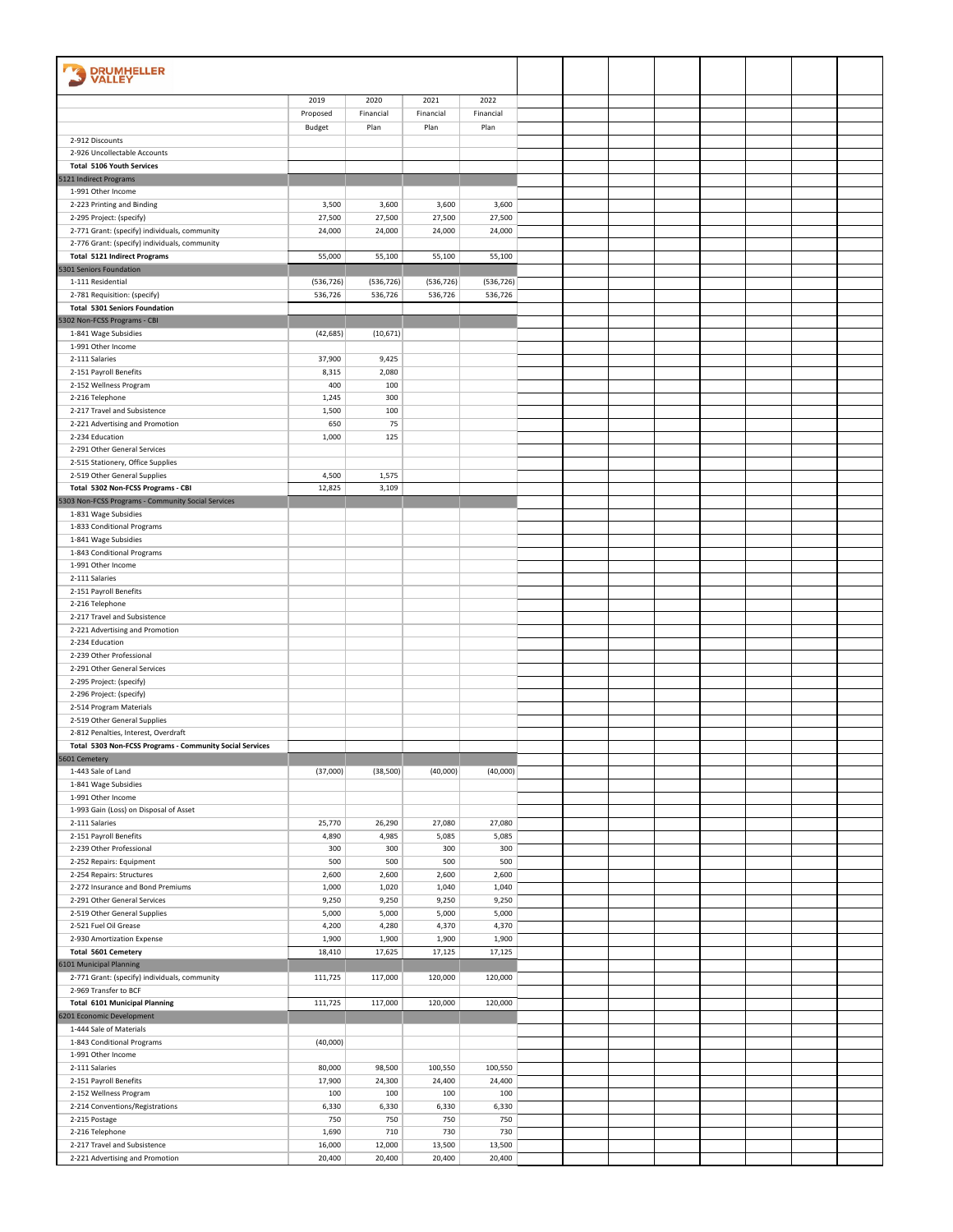| <b>DRUMHELLER</b>                                                                     |                 |                 |                 |                 |  |  |  |  |
|---------------------------------------------------------------------------------------|-----------------|-----------------|-----------------|-----------------|--|--|--|--|
| <b>VALLEY</b>                                                                         |                 |                 |                 |                 |  |  |  |  |
|                                                                                       | 2019            | 2020            | 2021            | 2022            |  |  |  |  |
|                                                                                       | Proposed        | Financial       | Financial       | Financial       |  |  |  |  |
|                                                                                       | Budget          | Plan            | Plan            | Plan            |  |  |  |  |
| 2-222 Municipal Membership Fees                                                       | 10,020          | 10,020          | 10,020          | 10,020          |  |  |  |  |
| 2-234 Education                                                                       | 1,800           | 1,800           | 1,800           | 1,800           |  |  |  |  |
| 2-239 Other Professional<br>2-291 Other General Services                              |                 |                 |                 |                 |  |  |  |  |
| 2-295 Project: (specify)                                                              | 56,500          | 16,500          | 16,500          | 16,500          |  |  |  |  |
| 2-515 Stationery, Office Supplies                                                     | 1,000           | 1,000           | 1,000           | 1,000           |  |  |  |  |
| 2-519 Other General Supplies                                                          | 1,000           | 1,000           | 1,000           | 1,000           |  |  |  |  |
| 2-771 Grant: (specify) individuals, community                                         | 10,000          | 10,000          | 10,000          | 10,000          |  |  |  |  |
| 2-911 Rebates                                                                         | 5,700           | 5,700           | 5,700           | 5,700           |  |  |  |  |
| 2-969 Transfer to BCF                                                                 |                 |                 |                 |                 |  |  |  |  |
| <b>Total 6201 Economic Development</b><br>6202 Valley Bus Society                     | 189,190         | 209,110         | 212,780         | 212,780         |  |  |  |  |
| 1-451 Custom Work                                                                     | (4,600)         | (4,600)         | (4,600)         | (4,600)         |  |  |  |  |
| 1-991 Other Income                                                                    |                 |                 |                 |                 |  |  |  |  |
| 2-111 Salaries                                                                        | 2,710           | 2,760           | 2,840           | 2,840           |  |  |  |  |
| 2-151 Payroll Benefits                                                                | 510             | 520             | 530             | 530             |  |  |  |  |
| 2-212 Communication System                                                            | 270             | 270             | 270             | 270             |  |  |  |  |
| 2-216 Telephone                                                                       | 2,100           | 2,130           | 2,160           | 2,160           |  |  |  |  |
| 2-252 Repairs: Equipment<br>2-771 Grant: (specify) individuals, community             | 1,500<br>79,000 | 1,500<br>79,000 | 1,500<br>79,000 | 1,500<br>79,000 |  |  |  |  |
| Total 6202 Valley Bus Society                                                         | 81,490          | 81,580          | 81,700          | 81,700          |  |  |  |  |
| 6204 Tourism                                                                          |                 |                 |                 |                 |  |  |  |  |
| 1-831 Wage Subsidies                                                                  |                 |                 |                 |                 |  |  |  |  |
| 1-841 Wage Subsidies                                                                  |                 |                 |                 |                 |  |  |  |  |
| 1-843 Conditional Programs                                                            |                 |                 |                 |                 |  |  |  |  |
| 1-991 Other Income                                                                    |                 |                 |                 |                 |  |  |  |  |
| 1-993 Gain (Loss) on Disposal of Asset<br>2-111 Salaries                              | 38,320          | 39,090          | 40,260          | 40,260          |  |  |  |  |
| 2-151 Payroll Benefits                                                                | 7,270           | 7,415           | 7,565           | 7,565           |  |  |  |  |
| 2-152 Wellness Program                                                                |                 |                 |                 |                 |  |  |  |  |
| 2-212 Communication System                                                            | 1,025           | 1,025           | 1,025           | 1,025           |  |  |  |  |
| 2-214 Conventions/Registrations                                                       | 600             | 600             | 600             | 600             |  |  |  |  |
| 2-216 Telephone                                                                       | 470             | 480             | 490             | 490             |  |  |  |  |
| 2-217 Travel and Subsistence                                                          | 1,000           | 1,000           | 1,000           | 1,000           |  |  |  |  |
| 2-221 Advertising and Promotion<br>2-222 Municipal Membership Fees                    | 7,150<br>4,250  | 3,850<br>4,250  | 3,850<br>4,250  | 3,850<br>4,250  |  |  |  |  |
| 2-239 Other Professional                                                              |                 |                 |                 |                 |  |  |  |  |
| 2-242 Contract: (specify)                                                             | 57,500          | 58,460          | 59,440          | 59,440          |  |  |  |  |
| 2-275 Software Support/Upgrades                                                       |                 |                 |                 |                 |  |  |  |  |
| 2-291 Other General Services                                                          |                 |                 |                 |                 |  |  |  |  |
| 2-519 Other General Supplies                                                          |                 |                 |                 |                 |  |  |  |  |
| 2-761 Contributed to Capital Reserves                                                 |                 |                 |                 |                 |  |  |  |  |
| 2-771 Grant: (specify) individuals, community<br>2-812 Penalties, Interest, Overdraft | 10,000          | 5,000           | 5,000           | 5,000           |  |  |  |  |
| Total 6204 Tourism                                                                    | 127,585         | 121,170         | 123,480         | 123,480         |  |  |  |  |
| 6601 Subdivisions and Developments                                                    |                 |                 |                 |                 |  |  |  |  |
| 1-443 Sale of Land                                                                    | (350,000)       | (350,000)       | (350,000)       | (350,000)       |  |  |  |  |
| 1-551 Interest on Investments                                                         |                 |                 |                 |                 |  |  |  |  |
| 1-991 Other Income<br>2-111 Salaries                                                  |                 |                 |                 |                 |  |  |  |  |
| 2-221 Advertising and Promotion                                                       |                 |                 |                 |                 |  |  |  |  |
| 2-237 Legal and Collection                                                            | 4,500           | 4,500           | 4,500           | 4,500           |  |  |  |  |
| 2-238 Medical                                                                         |                 |                 |                 |                 |  |  |  |  |
| 2-239 Other Professional                                                              |                 |                 |                 |                 |  |  |  |  |
| 2-295 Project: (specify)                                                              |                 |                 |                 |                 |  |  |  |  |
| 2-519 Other General Supplies                                                          | 305,000         | 305,000         | 305,000         | 305,000         |  |  |  |  |
| 2-539 Adjustments to Land Inventory<br>2-761 Contributed to Capital Reserves          | 40,500          | 40,500          | 40,500          | 40,500          |  |  |  |  |
| 2-831 Interest                                                                        |                 |                 |                 |                 |  |  |  |  |
| 2-930 Amortization Expense                                                            | 12,700          | 12,700          | 12,700          | 12,700          |  |  |  |  |
| <b>Total 6601 Subdivisions and Developments</b>                                       | 12,700          | 12,700          | 12,700          | 12,700          |  |  |  |  |
| 6602 Land Rentals                                                                     |                 |                 |                 |                 |  |  |  |  |
| 1-561 Rental: Residential Land                                                        | (900)           | (900)           | (900)           | (900)           |  |  |  |  |
| 1-562 Rental: Commercial Land<br>2-238 Medical                                        | (2,800)         | (2,800)         | (2,800)         | (2,800)         |  |  |  |  |
| Total 6602 Land Rentals                                                               | (3,700)         | (3,700)         | (3,700)         | (3,700)         |  |  |  |  |
| 6701 Public Housing                                                                   |                 |                 |                 |                 |  |  |  |  |
| 1-843 Conditional Programs                                                            | (22, 346)       | (22, 346)       | (22, 346)       | (22, 346)       |  |  |  |  |
| 1-991 Other Income                                                                    |                 |                 |                 |                 |  |  |  |  |
| 2-242 Contract: (specify)                                                             | 11,000          | 11,000          | 12,000          | 12,000          |  |  |  |  |
| 2-251 Repairs: Buildings                                                              |                 |                 |                 |                 |  |  |  |  |
| 2-272 Insurance and Bond Premiums<br>2-763 VADIM CONVERTED                            | 9,000           | 9,180           | 9,360           | 9,360           |  |  |  |  |
| 2-831 Interest                                                                        | 4,615           | 3,195           | 3,195           | 3,195           |  |  |  |  |
| 2-930 Amortization Expense                                                            | 90,400          | 90,400          | 90,400          | 90,400          |  |  |  |  |
| <b>Total 6701 Public Housing</b>                                                      | 92,669          | 91,429          | 92,609          | 92,609          |  |  |  |  |
| 6902 Tourist Info / DRCDT                                                             |                 |                 |                 |                 |  |  |  |  |
| 1-991 Other Income                                                                    |                 |                 |                 |                 |  |  |  |  |
| 2-111 Salaries                                                                        |                 |                 |                 |                 |  |  |  |  |
| 2-151 Payroll Benefits                                                                |                 |                 |                 |                 |  |  |  |  |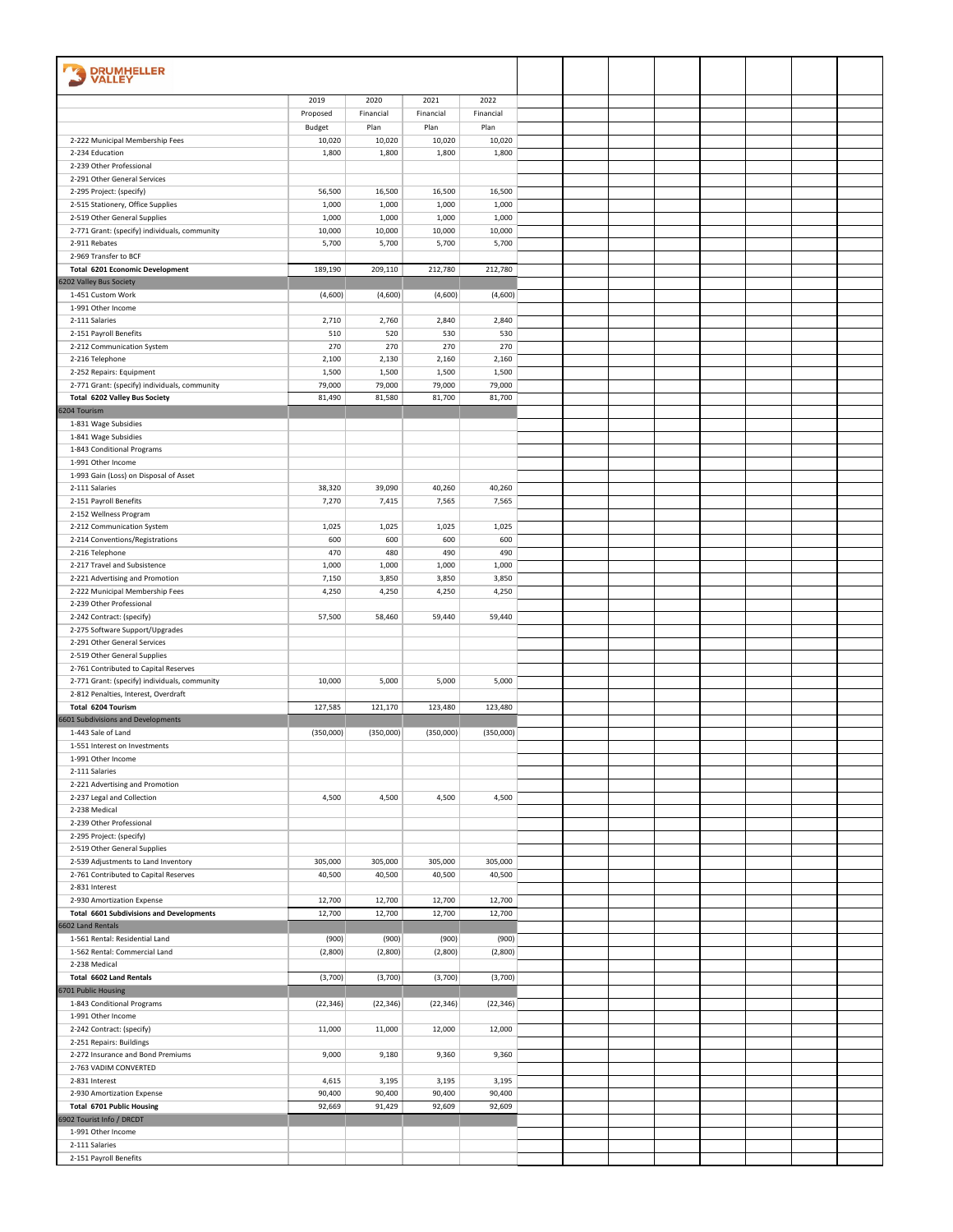| <b>DRUMHELLER</b><br><b>VALLEY</b>                               |                     |                      |                      |                      |  |  |  |  |
|------------------------------------------------------------------|---------------------|----------------------|----------------------|----------------------|--|--|--|--|
|                                                                  |                     |                      |                      |                      |  |  |  |  |
|                                                                  | 2019<br>Proposed    | 2020<br>Financial    | 2021<br>Financial    | 2022<br>Financial    |  |  |  |  |
|                                                                  | Budget              | Plan                 | Plan                 | Plan                 |  |  |  |  |
| 2-251 Repairs: Buildings                                         |                     |                      |                      |                      |  |  |  |  |
| 2-272 Insurance and Bond Premiums                                | 1,600               | 1,630                | 1,660                | 1,660                |  |  |  |  |
| 2-543 Utilities: Water and Sewer                                 |                     |                      |                      |                      |  |  |  |  |
| Total 6902 Tourist Info / DRCDT                                  | 1,600               | 1,630                | 1,660                | 1,660                |  |  |  |  |
| 6904 Old Cells<br>2-111 Salaries                                 | 880                 | 900                  | 930                  | 930                  |  |  |  |  |
| 2-251 Repairs: Buildings                                         | 450                 | 450                  | 450                  | 450                  |  |  |  |  |
| 2-253 Repairs: Other                                             | 250                 | 250                  | 250                  | 250                  |  |  |  |  |
| 2-291 Other General Services                                     |                     |                      |                      |                      |  |  |  |  |
| 2-541 Utilities: Electricity                                     | 1,800               | 1,825                | 1,755                | 1,755                |  |  |  |  |
| 2-542 Utilities: Gas                                             | 1,447               | 1,477                | 1,567                | 1,567                |  |  |  |  |
| Total 6904 Old Cells                                             | 4,827               | 4,902                | 4,952                | 4,952                |  |  |  |  |
| 6905 RCMP Building<br>1-451 Custom Work                          |                     |                      |                      |                      |  |  |  |  |
| 1-564 Rental: Buildings                                          | (42, 552)           | (42, 552)            | (42, 552)            | (42, 552)            |  |  |  |  |
| 1-991 Other Income                                               |                     |                      |                      |                      |  |  |  |  |
| 2-111 Salaries                                                   | 2,600               | 2,650                | 2,730                | 2,730                |  |  |  |  |
| 2-151 Payroll Benefits                                           | 660                 | 675                  | 690                  | 690                  |  |  |  |  |
| 2-216 Telephone                                                  |                     |                      |                      |                      |  |  |  |  |
| 2-241 Janitorial Services                                        | 23,700              | 23,700               | 23,700               | 23,700               |  |  |  |  |
| 2-251 Repairs: Buildings<br>2-253 Repairs: Other                 | 5,500<br>3,000      | 8,500<br>3,000       | 8,500<br>3,000       | 8,500<br>3,000       |  |  |  |  |
| 2-272 Insurance and Bond Premiums                                | 4,200               | 4,280                | 4,370                | 4,370                |  |  |  |  |
| 2-291 Other General Services                                     | 13,405              | 13,405               | 13,405               | 13,405               |  |  |  |  |
| 2-511 Safety Materials, Clothing & Shoes                         | 300                 | 300                  | 300                  | 300                  |  |  |  |  |
| 2-519 Other General Supplies                                     | 650                 | 650                  | 650                  | 650                  |  |  |  |  |
| 2-531 Chemicals and Salts                                        | 100                 | 100                  | 100                  | 100                  |  |  |  |  |
| 2-541 Utilities: Electricity                                     | 13,655              | 13,800               | 12,720               | 12,720               |  |  |  |  |
| 2-542 Utilities: Gas<br>2-543 Utilities: Water and Sewer         | 9,450<br>3,000      | 9,610<br>3,150       | 10,370<br>3,300      | 10,370<br>3,300      |  |  |  |  |
| 2-926 Uncollectable Accounts                                     |                     |                      |                      |                      |  |  |  |  |
| <b>Total 6905 RCMP Building</b>                                  | 37,668              | 41,268               | 41,283               | 41,283               |  |  |  |  |
| 7201 Recreation Administration                                   |                     |                      |                      |                      |  |  |  |  |
| 1-421 Programs (Taxable)                                         |                     |                      |                      |                      |  |  |  |  |
| 1-991 Other Income                                               |                     |                      |                      |                      |  |  |  |  |
| 1-993 Gain (Loss) on Disposal of Asset<br>2-111 Salaries         | 34,540              | 34,730               | 35,020               | 35,020               |  |  |  |  |
| 2-151 Payroll Benefits                                           | 4,310               | 4,345                | 4,380                | 4,380                |  |  |  |  |
| 2-152 Wellness Program                                           | 300                 | 300                  | 300                  | 300                  |  |  |  |  |
| 2-214 Conventions/Registrations                                  | 1,000               | 1,000                | 1,000                | 1,000                |  |  |  |  |
| 2-216 Telephone                                                  | 800                 | 820                  | 840                  | 840                  |  |  |  |  |
| 2-217 Travel and Subsistence                                     | 500                 | 500                  | 500                  | 500                  |  |  |  |  |
| 2-221 Advertising and Promotion                                  | 500                 | 500                  | 500                  | 500                  |  |  |  |  |
| 2-222 Municipal Membership Fees<br>2-223 Printing and Binding    | 850<br>2,585        | 850<br>2,585         | 850<br>2,585         | 850<br>2,585         |  |  |  |  |
| 2-234 Education                                                  |                     |                      |                      |                      |  |  |  |  |
| 2-252 Repairs: Equipment                                         | 350                 | 350                  | 350                  | 350                  |  |  |  |  |
| 2-272 Insurance and Bond Premiums                                | 850                 | 870                  | 890                  | 890                  |  |  |  |  |
| 2-515 Stationery, Office Supplies                                | 250                 | 250                  | 250                  | 250                  |  |  |  |  |
| 2-519 Other General Supplies                                     |                     |                      |                      |                      |  |  |  |  |
| 2-521 Fuel Oil Grease<br>2-930 Amortization Expense              | 500<br>695,000      | 510<br>710,000       | 520<br>710,000       | 520<br>710,000       |  |  |  |  |
| <b>Total 7201 Recreation Administration</b>                      | 742,335             | 757,610              | 757,985              | 757,985              |  |  |  |  |
| 7202 Aquaplex                                                    |                     |                      |                      |                      |  |  |  |  |
| 1-411 Admissions (taxable)                                       | (90,000)            | (92,000)             | (93, 840)            | (93, 840)            |  |  |  |  |
| 1-421 Programs (Taxable)                                         | (5,000)             | (5, 100)             | (5,200)              | (5,200)              |  |  |  |  |
| 1-423 Programs (Taxable)                                         | (60,000)            | (61, 200)            | (62, 400)            | (62, 400)            |  |  |  |  |
| 1-425 Programs (specify) (non-taxable)<br>1-442 Concession Sales | (55,000)<br>(9,000) | (56, 100)<br>(9,000) | (57, 200)<br>(9,000) | (57, 200)<br>(9,000) |  |  |  |  |
| 1-444 Sale of Materials                                          | (6,500)             | (6,500)              | (6,500)              | (6,500)              |  |  |  |  |
| 1-564 Rental: Buildings                                          | (22,000)            | (25,000)             | (25,000)             | (25,000)             |  |  |  |  |
| 1-831 Wage Subsidies                                             |                     |                      |                      |                      |  |  |  |  |
| 1-841 Wage Subsidies                                             | (2, 200)            | (2, 200)             |                      |                      |  |  |  |  |
| 1-942 Drawn from Capital Reserve                                 | (295,000)           |                      |                      |                      |  |  |  |  |
| 1-991 Other Income                                               |                     |                      |                      |                      |  |  |  |  |
| 2-111 Salaries<br>2-151 Payroll Benefits                         | 531,010<br>113,570  | 541,850<br>115,625   | 558,440<br>117,720   | 558,440<br>117,720   |  |  |  |  |
| 2-152 Wellness Program                                           | 2,000               | 2,000                | 2,000                | 2,000                |  |  |  |  |
| 2-214 Conventions/Registrations                                  | 800                 | 850                  | 900                  | 900                  |  |  |  |  |
| 2-215 Postage                                                    | 100                 | 100                  | 100                  | 100                  |  |  |  |  |
| 2-216 Telephone                                                  | 2,350               | 1,350                | 1,350                | 1,350                |  |  |  |  |
| 2-217 Travel and Subsistence                                     | 2,350               | 2,400                | 2,400                | 2,400                |  |  |  |  |
| 2-221 Advertising and Promotion                                  | 1,000               | 1,000                | 1,000                | 1,000                |  |  |  |  |
| 2-222 Municipal Membership Fees<br>2-223 Printing and Binding    | 1,320<br>500        | 1,570<br>500         | 1,720<br>500         | 1,720<br>500         |  |  |  |  |
| 2-227 Software and Upgrades                                      | 5,100               | 5,200                | 5,275                | 5,275                |  |  |  |  |
| 2-234 Education                                                  | 6,500               | 5,350                | 6,600                | 5,400                |  |  |  |  |
| 2-241 Janitorial Services                                        | 2,500               | 2,500                | 2,500                | 2,500                |  |  |  |  |
| 2-251 Repairs: Buildings                                         | 15,050              | 20,550               | 20,550               | 20,550               |  |  |  |  |
| 2-252 Repairs: Equipment                                         | 10,500              | 10,500               | 10,500               | 10,500               |  |  |  |  |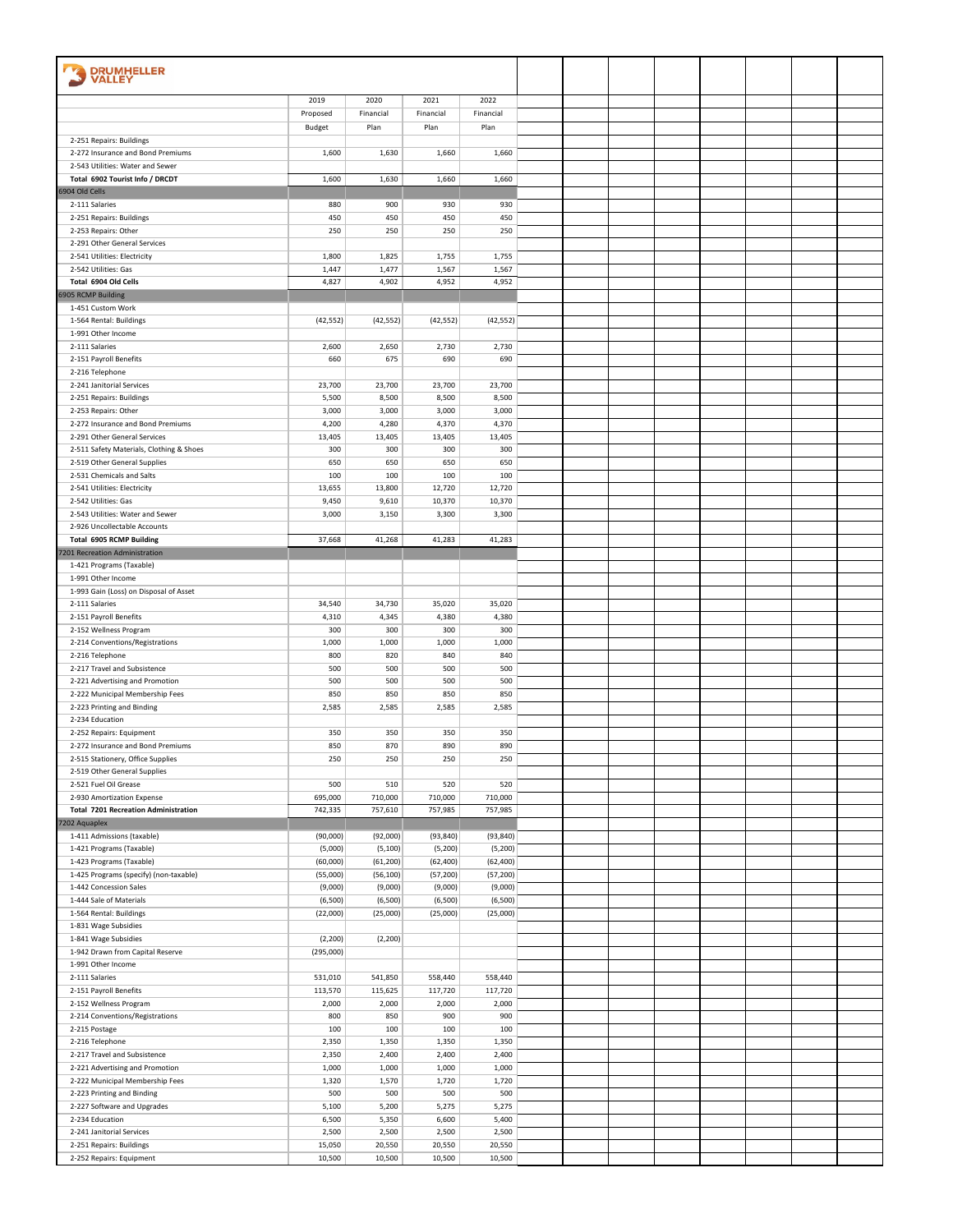| <b>DRUMHELLER</b>                                                                        |                  |                  |                  |                  |  |  |  |  |
|------------------------------------------------------------------------------------------|------------------|------------------|------------------|------------------|--|--|--|--|
| <b>VALLEY</b>                                                                            |                  |                  |                  |                  |  |  |  |  |
|                                                                                          | 2019             | 2020             | 2021             | 2022             |  |  |  |  |
|                                                                                          | Proposed         | Financial        | Financial        | Financial        |  |  |  |  |
|                                                                                          | Budget           | Plan             | Plan             | Plan             |  |  |  |  |
| 2-253 Repairs: Other                                                                     | 17,850           | 17,850           | 17,850           | 17,850           |  |  |  |  |
| 2-255 Repairs: Capital Reinvestment Program                                              | 295,000          |                  |                  |                  |  |  |  |  |
| 2-272 Insurance and Bond Premiums                                                        | 8,000            | 8,160            | 8,320            | 8,320            |  |  |  |  |
| 2-291 Other General Services<br>2-511 Safety Materials, Clothing & Shoes                 | 8,600<br>5,000   | 6,075<br>5,045   | 6,075<br>5,095   | 6,075<br>5,095   |  |  |  |  |
| 2-512 Goods for Re-Sale                                                                  | 6,500            | 7,000            | 7,000            | 7,000            |  |  |  |  |
| 2-513 Goods for Re-Sale: Concession                                                      | 6,000            | 6,000            | 6,000            | 6,000            |  |  |  |  |
| 2-514 Program Materials                                                                  | 7,300            | 7,300            | 7,300            | 7,300            |  |  |  |  |
| 2-515 Stationery, Office Supplies                                                        | 900              | 950              | 1,000            | 1,000            |  |  |  |  |
| 2-518 Janitorial Supplies                                                                | 4,000            | 4,000            | 4,000            | 4,000            |  |  |  |  |
| 2-519 Other General Supplies                                                             | 8,000            | 8,000            | 8,000            | 8,000            |  |  |  |  |
| 2-531 Chemicals and Salts<br>2-541 Utilities: Electricity                                | 26,355<br>41,850 | 26,355<br>42,540 | 26,355<br>40,710 | 26,355<br>40,710 |  |  |  |  |
| 2-542 Utilities: Gas                                                                     | 49,890           | 50,705           | 54,765           | 54,765           |  |  |  |  |
| 2-543 Utilities: Water and Sewer                                                         | 38,500           | 40,425           | 42,425           | 42,425           |  |  |  |  |
| 2-812 Penalties, Interest, Overdraft                                                     | 2,000            | 2,100            | 2,100            | 2,100            |  |  |  |  |
| 2-813 POS - Over/Short                                                                   | 175              | 175              | 175              | 175              |  |  |  |  |
| 2-926 Uncollectable Accounts                                                             | 500              | 500              | 500              | 500              |  |  |  |  |
| 2-969 Transfer to BCF                                                                    |                  |                  |                  |                  |  |  |  |  |
| Total 7202 Aquaplex                                                                      | 676,370          | 687,425          | 710,085          | 708,885          |  |  |  |  |
| 7203 Arena<br>1-411 Admissions (taxable)                                                 | (6,000)          | (6,000)          | (6,000)          | (6,000)          |  |  |  |  |
| 1-564 Rental: Buildings                                                                  | (145,000)        | (147,000)        | (149,900)        | (149,900)        |  |  |  |  |
| 1-942 Drawn from Capital Reserve                                                         |                  |                  |                  |                  |  |  |  |  |
| 1-991 Other Income                                                                       |                  |                  |                  |                  |  |  |  |  |
| 2-111 Salaries                                                                           | 355,610          | 362,720          | 373,600          | 373,600          |  |  |  |  |
| 2-151 Payroll Benefits                                                                   | 67,430           | 68,780           | 70,155           | 70,155           |  |  |  |  |
| 2-152 Wellness Program                                                                   | 1,000            | 1,000            | 1,000            | 1,000            |  |  |  |  |
| 2-214 Conventions/Registrations                                                          | 500<br>5,400     | 500              | 500<br>5,620     | 500<br>5,620     |  |  |  |  |
| 2-216 Telephone<br>2-217 Travel and Subsistence                                          | 2,000            | 5,510<br>2,000   | 2,000            | 2,000            |  |  |  |  |
| 2-222 Municipal Membership Fees                                                          | 700              | 700              | 700              | 700              |  |  |  |  |
| 2-234 Education                                                                          | 3,550            | 2,000            | 2,000            | 2,000            |  |  |  |  |
| 2-241 Janitorial Services                                                                | 3,200            | 3,200            | 3,200            | 3,200            |  |  |  |  |
| 2-251 Repairs: Buildings                                                                 | 57,100           | 24,200           | 24,200           | 24,200           |  |  |  |  |
| 2-252 Repairs: Equipment                                                                 | 6,000            | 6,500            | 9,000            | 9,000            |  |  |  |  |
| 2-253 Repairs: Other                                                                     | 20,800           | 20,800           | 20,800           | 20,800           |  |  |  |  |
| 2-255 Repairs: Capital Reinvestment Program<br>2-262 Rental/Lease: Equipment/Furnishings |                  |                  |                  |                  |  |  |  |  |
| 2-272 Insurance and Bond Premiums                                                        | 28,000           | 28,560           | 29,130           | 29,130           |  |  |  |  |
| 2-291 Other General Services                                                             | 28,400           | 29,300           | 29,300           | 29,300           |  |  |  |  |
| 2-511 Safety Materials, Clothing & Shoes                                                 | 5,000            | 5,000            | 3,750            | 3,750            |  |  |  |  |
| 2-518 Janitorial Supplies                                                                | 6,700            | 6,700            | 6,700            | 6,700            |  |  |  |  |
| 2-519 Other General Supplies                                                             | 5,060            | 3,710            | 3,710            | 3,710            |  |  |  |  |
| 2-521 Fuel Oil Grease                                                                    | 3,200            | 3,260            | 3,330            | 3,330            |  |  |  |  |
| 2-524 Consumable, Small Tools<br>2-531 Chemicals and Salts                               | 900<br>6,700     | 900<br>6,700     | 950<br>6,700     | 950<br>6,700     |  |  |  |  |
| 2-541 Utilities: Electricity                                                             | 67,210           | 68,575           | 64,380           | 64,380           |  |  |  |  |
| 2-542 Utilities: Gas                                                                     | 36,265           | 36,830           | 39,815           | 39,815           |  |  |  |  |
| 2-543 Utilities: Water and Sewer                                                         | 28,500           | 29,900           | 31,375           | 31,375           |  |  |  |  |
| 2-926 Uncollectable Accounts                                                             | 500              | 500              | 500              | 500              |  |  |  |  |
| Total 7203 Arena                                                                         | 588,725          | 564,845          | 576,515          | 576,515          |  |  |  |  |
| 7204 Parks and Playgrounds                                                               |                  |                  |                  |                  |  |  |  |  |
| 1-451 Custom Work<br>1-564 Rental: Buildings                                             | (9,000)          | (9, 180)         | (9,380)          | (9,380)          |  |  |  |  |
| 1-831 Wage Subsidies                                                                     |                  |                  |                  |                  |  |  |  |  |
| 1-841 Wage Subsidies                                                                     | (7, 200)         | (7,200)          | (7, 200)         | (7, 200)         |  |  |  |  |
| 1-991 Other Income                                                                       | (10,000)         | (10,000)         | (10,000)         | (10,000)         |  |  |  |  |
| 1-992 Contributions: Community Organizations                                             |                  |                  |                  |                  |  |  |  |  |
| 2-111 Salaries                                                                           | 238,140          | 242,900          | 250,190          | 250,190          |  |  |  |  |
| 2-151 Payroll Benefits<br>2-217 Travel and Subsistence                                   | 57,650           | 58,550           | 59,470           | 59,470           |  |  |  |  |
| 2-234 Education                                                                          | 850              | 850              | 850              | 850              |  |  |  |  |
| 2-252 Repairs: Equipment                                                                 | 13,000           | 13,000           | 13,000           | 13,000           |  |  |  |  |
| 2-253 Repairs: Other                                                                     | 1,400            | 1,400            | 1,400            | 1,400            |  |  |  |  |
| 2-254 Repairs: Structures                                                                | 42,800           | 42,800           | 42,800           | 42,800           |  |  |  |  |
| 2-262 Rental/Lease: Equipment/Furnishings                                                | 750              | 750              | 750              | 750              |  |  |  |  |
| 2-272 Insurance and Bond Premiums                                                        | 14,000           | 14,340           | 14,690           | 14,690           |  |  |  |  |
| 2-291 Other General Services                                                             | 36,475           | 36,475           | 36,475           | 36,475           |  |  |  |  |
| 2-292 Contracted Service (Specify)                                                       | 6,600<br>3,000   | 6,600<br>3,000   | 6,600<br>3,000   | 6,600<br>3,000   |  |  |  |  |
| 2-511 Safety Materials, Clothing & Shoes<br>2-518 Janitorial Supplies                    | 6,800            | 6,800            | 6,800            | 6,800            |  |  |  |  |
| 2-519 Other General Supplies                                                             | 17,100           | 17,100           | 17,100           | 17,100           |  |  |  |  |
| 2-521 Fuel Oil Grease                                                                    | 10,000           | 10,200           | 10,400           | 10,400           |  |  |  |  |
| 2-524 Consumable, Small Tools                                                            | 2,000            | 2,000            | 2,000            | 2,000            |  |  |  |  |
| 2-531 Chemicals and Salts                                                                | 15,400           | 15,400           | 15,400           | 15,400           |  |  |  |  |
| 2-535 Sand and Gravel                                                                    | 500              | 500              | 500              | 500              |  |  |  |  |
| 2-541 Utilities: Electricity<br>2-542 Utilities: Gas                                     | 17,150           | 17,505           | 17,100           | 17,100           |  |  |  |  |
| 2-543 Utilities: Water and Sewer                                                         | 630<br>80,000    | 650<br>83,000    | 670<br>86,000    | 670<br>86,000    |  |  |  |  |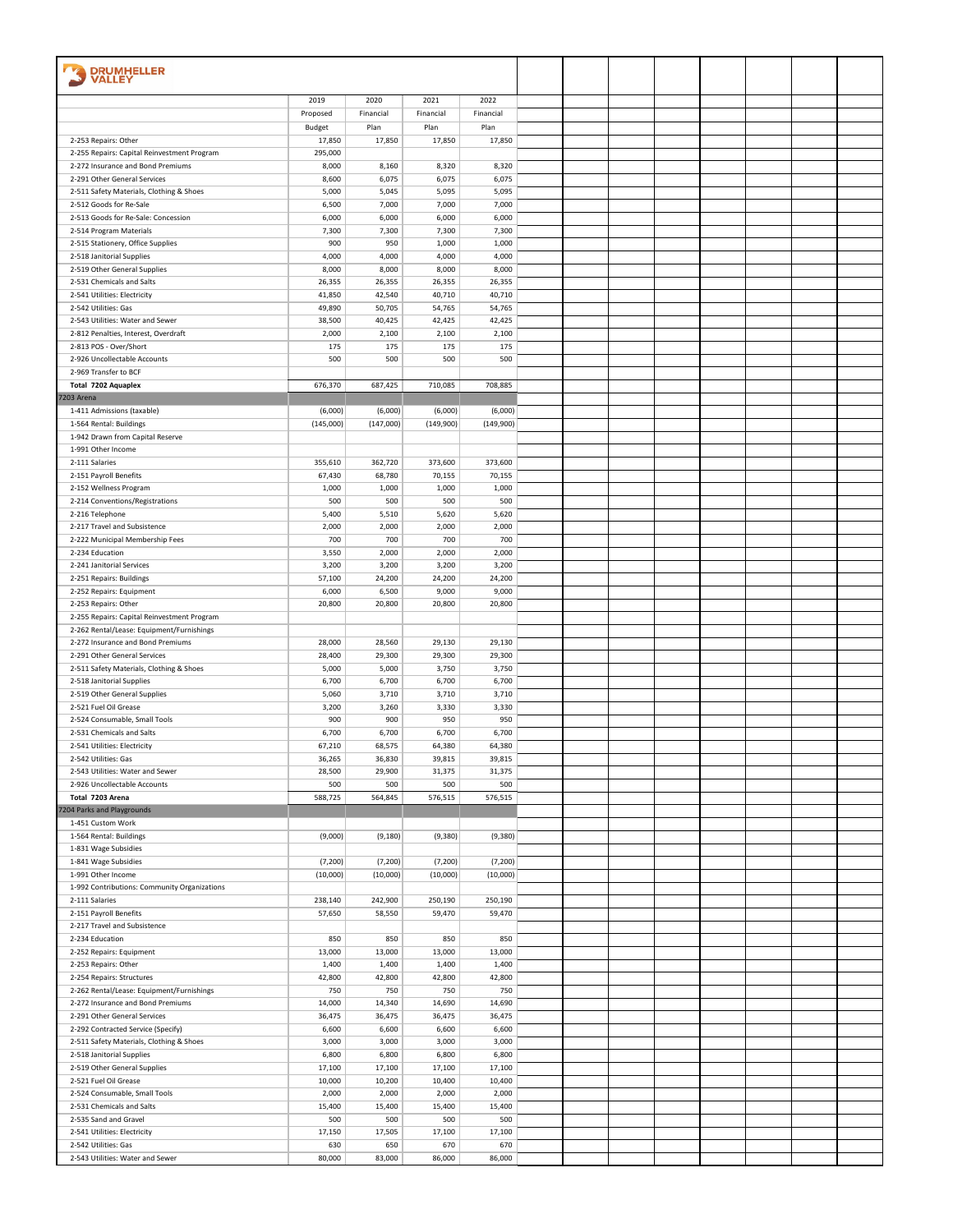| <b>DRUMHELLER</b>                                         |                    |                    |                    |                    |  |  |  |  |
|-----------------------------------------------------------|--------------------|--------------------|--------------------|--------------------|--|--|--|--|
| VALLEY                                                    |                    |                    |                    |                    |  |  |  |  |
|                                                           | 2019               | 2020               | 2021               | 2022               |  |  |  |  |
|                                                           | Proposed           | Financial          | Financial          | Financial          |  |  |  |  |
| 2-926 Uncollectable Accounts                              | Budget             | Plan               | Plan               | Plan               |  |  |  |  |
| <b>Total 7204 Parks and Playgrounds</b>                   | 538,045            | 547,440            | 558,615            | 558,615            |  |  |  |  |
| 7205 Seasonal Recreation Programs                         |                    |                    |                    |                    |  |  |  |  |
| 1-425 Programs (specify) (non-taxable)                    | (28,000)           | (28,000)           | (28,000)           | (28,000)           |  |  |  |  |
| 1-831 Wage Subsidies                                      |                    |                    |                    |                    |  |  |  |  |
| 1-841 Wage Subsidies                                      | (2, 200)           | (2, 200)           | (2, 200)           |                    |  |  |  |  |
| 1-991 Other Income<br>2-111 Salaries                      | (150)<br>24,930    | (150)<br>25,430    | (150)<br>26,190    | (150)<br>26,190    |  |  |  |  |
| 2-151 Payroll Benefits                                    | 4,730              | 4,825              | 4,920              | 4,920              |  |  |  |  |
| 2-216 Telephone                                           | 250                | 260                | 270                | 270                |  |  |  |  |
| 2-217 Travel and Subsistence                              | 2,200              | 2,500              | 2,500              | 2,500              |  |  |  |  |
| 2-221 Advertising and Promotion                           | 900                | 900                | 900                | 900                |  |  |  |  |
| 2-234 Education                                           | 200                | 500                | 500                | 500                |  |  |  |  |
| 2-291 Other General Services<br>2-514 Program Materials   | 1,500<br>3,600     | 1,500<br>3,600     | 1,500<br>3,600     | 1,500<br>3,600     |  |  |  |  |
| 2-519 Other General Supplies                              | 500                | 500                | 500                | 500                |  |  |  |  |
| 2-926 Uncollectable Accounts                              |                    |                    |                    |                    |  |  |  |  |
| <b>Total 7205 Seasonal Recreation Programs</b>            | 8,460              | 9,665              | 10,530             | 12,730             |  |  |  |  |
| 7206 Curling Club                                         |                    |                    |                    |                    |  |  |  |  |
| 1-441 Sale of Utility                                     | (18, 380)          | (18, 380)          | (18, 380)          | (18, 380)          |  |  |  |  |
| 2-111 Salaries<br>2-151 Payroll Benefits                  |                    |                    |                    |                    |  |  |  |  |
| 2-251 Repairs: Buildings                                  | 2,500              | 2,500              | 2,500              | 2,500              |  |  |  |  |
| 2-272 Insurance and Bond Premiums                         | 12,000             | 12,240             | 12,480             | 12,480             |  |  |  |  |
| 2-291 Other General Services                              | 1,020              | 1,050              | 1,050              | 1,050              |  |  |  |  |
| 2-541 Utilities: Electricity                              | 18,380             | 18,380             | 18,380             | 18,380             |  |  |  |  |
| 2-543 Utilities: Water and Sewer                          |                    |                    |                    |                    |  |  |  |  |
| <b>Total 7206 Curling Club</b><br>7402 Library            | 15,520             | 15,790             | 16,030             | 16,030             |  |  |  |  |
| 1-991 Other Income                                        | (1,600)            | (1,650)            | (1,700)            | (1,700)            |  |  |  |  |
| 2-216 Telephone                                           | 1,600              | 1,650              | 1,700              | 1,700              |  |  |  |  |
| 2-261 Rental/Lease: Buildings                             | 75,000             | 75,000             | 75,000             | 75,000             |  |  |  |  |
| 2-771 Grant: (specify) individuals, community             | 248,240            | 252,900            | 257,635            | 257,635            |  |  |  |  |
| Total 7402 Library                                        | 323,240            | 327,900            | 332,635            | 332,635            |  |  |  |  |
| 7404 Community Facility<br>1-411 Admissions (taxable)     | (38, 500)          | (39, 200)          | (40,050)           | (40,050)           |  |  |  |  |
| 1-421 Programs (Taxable)                                  | (16,000)           | (20,000)           | (20,000)           | (20,000)           |  |  |  |  |
| 1-422 Programs (Taxable)                                  | (75,000)           | (75,000)           | (75,000)           | (75,000)           |  |  |  |  |
| 1-423 Programs (Taxable)                                  | (290,000)          | (295, 100)         | (301,000)          | (301,000)          |  |  |  |  |
| 1-425 Programs (specify) (non-taxable)                    | (10,000)           | (10,000)           | (11,000)           | (11,000)           |  |  |  |  |
| 1-433 Advertising                                         | (1,000)            | (1,500)            | (1,500)            | (1,500)            |  |  |  |  |
| 1-442 Concession Sales<br>1-444 Sale of Materials         | (3,000)            | (3,500)            | (3,500)            | (3,500)            |  |  |  |  |
| 1-564 Rental: Buildings                                   | (250)<br>(110,000) | (250)<br>(115,000) | (250)<br>(117,000) | (250)<br>(117,000) |  |  |  |  |
| 1-569 Rental: Other                                       | (10,000)           | (11,000)           | (11,000)           | (11,000)           |  |  |  |  |
| 1-942 Drawn from Capital Reserve                          |                    |                    |                    |                    |  |  |  |  |
| 1-969 Transfer from (specify department)                  |                    |                    |                    |                    |  |  |  |  |
| 1-991 Other Income                                        |                    |                    |                    |                    |  |  |  |  |
| 2-111 Salaries<br>2-151 Payroll Benefits                  | 612,380<br>129,090 | 619,870<br>131,455 | 638,980<br>133,870 | 638,980<br>133,870 |  |  |  |  |
| 2-152 Wellness Program                                    | 2,500              | 2,500              | 2,500              | 2,500              |  |  |  |  |
| 2-212 Communication System                                |                    |                    |                    |                    |  |  |  |  |
| 2-214 Conventions/Registrations                           | 2,400              | 2,400              | 2,400              | 2,400              |  |  |  |  |
| 2-215 Postage                                             |                    |                    |                    |                    |  |  |  |  |
| 2-216 Telephone                                           | 5,130              | 5,240              | 5,350              | 5,350              |  |  |  |  |
| 2-217 Travel and Subsistence<br>2-218 Meeting Expense     | 4,500<br>200       | 4,500<br>200       | 4,600<br>200       | 4,600<br>200       |  |  |  |  |
| 2-221 Advertising and Promotion                           | 26,300             | 28,800             | 29,300             | 29,300             |  |  |  |  |
| 2-222 Municipal Membership Fees                           | 1,960              | 1,960              | 1,960              | 1,960              |  |  |  |  |
| 2-223 Printing and Binding                                | 3,000              | 3,500              | 3,500              | 3,500              |  |  |  |  |
| 2-227 Software and Upgrades                               | 25,810             | 26,010             | 26,010             | 26,010             |  |  |  |  |
| 2-234 Education                                           | 7,300              | 4,500              | 4,500              | 4,500              |  |  |  |  |
| 2-241 Janitorial Services<br>2-251 Repairs: Buildings     | 108,370<br>32,800  | 110,280<br>32,800  | 112,235<br>32,800  | 112,235<br>32,800  |  |  |  |  |
| 2-252 Repairs: Equipment                                  | 18,500             | 20,000             | 21,500             | 21,500             |  |  |  |  |
| 2-253 Repairs: Other                                      | 33,600             | 33,600             | 33,600             | 33,600             |  |  |  |  |
| 2-254 Repairs: Structures                                 | 5,000              | 5,000              | 5,000              | 5,000              |  |  |  |  |
| 2-255 Repairs: Capital Reinvestment Program               |                    |                    |                    |                    |  |  |  |  |
| 2-272 Insurance and Bond Premiums                         | 34,000             | 34,680             | 35,370             | 35,370             |  |  |  |  |
| 2-291 Other General Services<br>2-295 Project: (specify)  | 50,560<br>10,000   | 52,105<br>10,000   | 52,605<br>10,000   | 52,105<br>10,000   |  |  |  |  |
| 2-511 Safety Materials, Clothing & Shoes                  | 5,500              | 5,750              | 5,850              | 5,850              |  |  |  |  |
| 2-512 Goods for Re-Sale                                   | 300                | 300                | 300                | 300                |  |  |  |  |
| 2-513 Goods for Re-Sale: Concession                       | 2,500              | 2,500              | 2,700              | 2,700              |  |  |  |  |
| 2-514 Program Materials                                   | 5,000              | 5,000              | 6,000              | 6,000              |  |  |  |  |
| 2-515 Stationery, Office Supplies                         | 6,500              | 6,500              | 6,750              | 6,750              |  |  |  |  |
| 2-518 Janitorial Supplies<br>2-519 Other General Supplies | 12,000<br>33,250   | 12,000<br>37,250   | 12,000<br>39,250   | 12,000<br>39,250   |  |  |  |  |
| 2-524 Consumable, Small Tools                             | 1,300              | 1,300              | 1,300              | 1,300              |  |  |  |  |
| 2-531 Chemicals and Salts                                 | 1,800              | 2,000              | 2,000              | 2,000              |  |  |  |  |